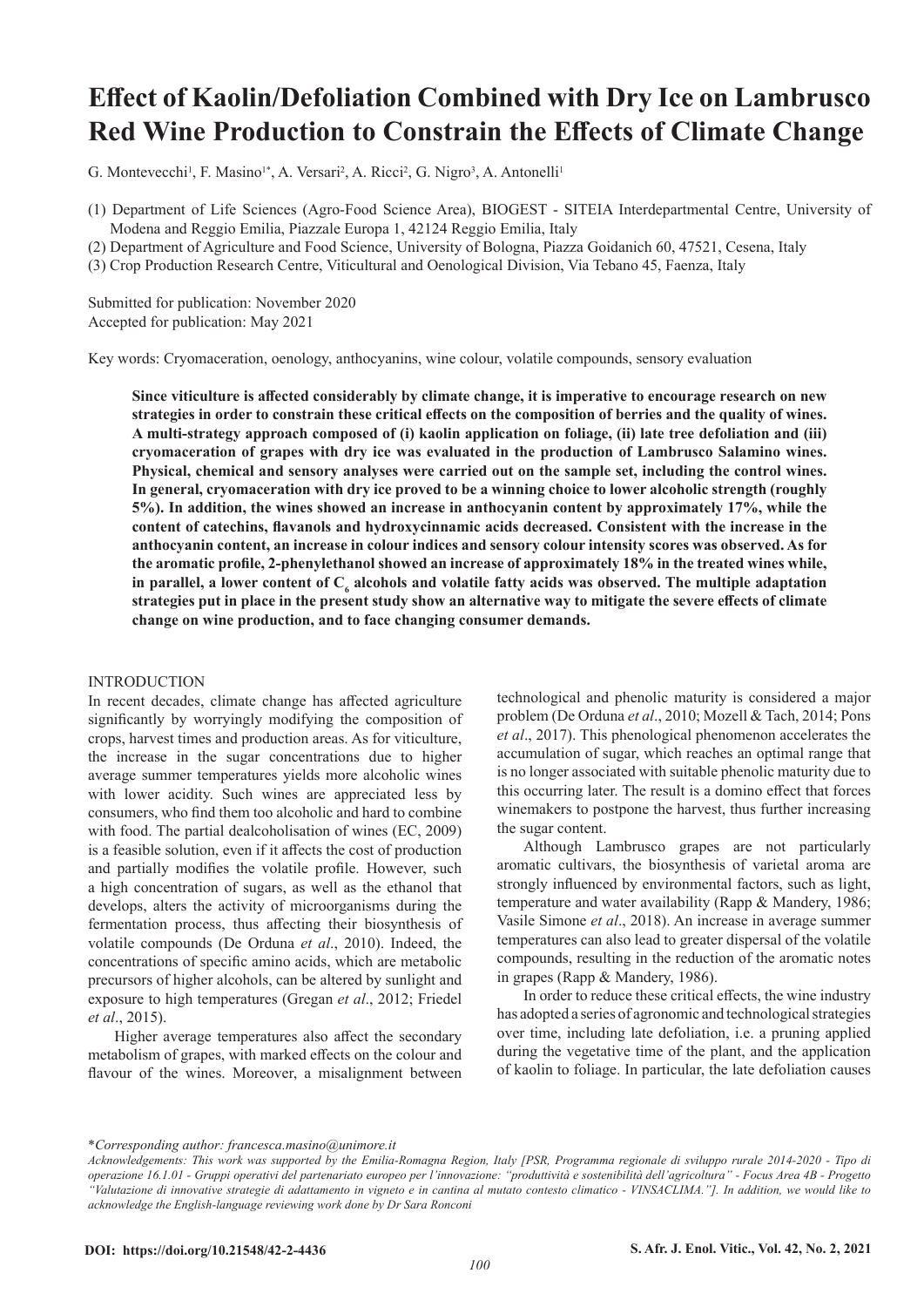a delay in the phenological phases of the grapes through a decrease in photosynthetic activity, thus lowering the sugar concentrations and maintaining a good level of acidity (Van Leeuwen & Seguin, 2006; Lereboullet *et al*., 2013; Parker *et al*., 2013; Teixeira *et al*., 2013). In addition, a less dense canopy allows better air circulation, which prevents moisture stagnation, thus preventing plant diseases and obtaining higher-quality grapes. A further technique that is already used widely in organic and biodynamic viticulture for pest control is the application of kaolin to foliage. This is done to reflect solar radiation, thus reducing losses due to evapotranspiration and damage caused by thermal stress on the grapes (Conde *et al*., 2016).

As for technological procedures, cryomaceration (CM) using dry ice (DI) represents an innovative pre-fermentative practice. Originally approved by regional regulations in organic winemaking (Reg. EU 203/2012) to reduce spontaneous fermentations and inhibit the activity of oxidase enzymes (Carillo *et al*., 2011), it has recently also been used in standard winemaking. The advantage of this procedure is twofold: while the  $CO_2$  layer, derived from sublimation, provides a protective barrier for the grapes against oxygen and other environmental factors (Mencarelli & Bellincontro, 2018), DI increases the phenolic extraction by breaking the cell vacuoles in the peel (Sevcech *et al*., 2015).

The general aim of this project was the assessment of a multi-strategy approach to tackle climate change in viticulture in Northern Italy. The DI application, in particular, has several advantages when applied to grapes during harvest and in subsequent winemaking. The cold temperatures reduce the yeast metabolism (spontaneous fermentations); however, when DI is used in CM, it favours lees sedimentation, thus allowing a regular fermentation process by selected yeasts. In addition, DI enhances the cracking of the grape peel, thus facilitating the extraction of anthocyanins and varietal aromas. In this general framework, the present study was aimed at evaluating the effectiveness of the kaolin/defoliation application combined with DI on Lambrusco Salamino red wines and the effect on their chemical and sensory quality.

## MATERIALS AND METHODS **Chemicals**

Pure reference compounds, including 2-octanol used as an internal standard (IS), as well as glycerol, Folin-Ciocâlteu reagent, potassium and sodium hydroxide (KOH, NaOH), tartaric acid and potassium metabisulphite were supplied by Merck-Sigma-Aldrich (Milan, Italy). Sulphuric acid and HPLC-grade solvents, methanol, ethanol and dichloromethane, were purchased from VWR Srl (Milan, Italy). Isolute SPE  $C_{18}$  (EC) cartridges (5 g) were obtained from Biotage (Uppsala, Sweden). Deionised water was obtained using the Elix3UV system (Merck-Millipore, Milan, Italy).

## **Description of the experiments and sampling**

Vine row 1 of Lambrusco Salamino (LS) (Fig. 1), situated in Mandria di Correggio (Gelosini company, Reggio Emilia, Northern Italy; GPS coordinates 44°82'99'' N, 10°71'09'' E), was treated with pure water and used as control (lot 1, called

 $LS<sub>c</sub>$ ). Two agronomic treatments, (i) kaolin application to foliage and (ii) kaolin application to foliage combined with late defoliation, were applied on all the LS plants of vine rows 2 and 3, respectively. Kaolin  $(4 \text{ kg } 100 \text{ L}^{-1})$  water containing 100 mL surface-active agent) was applied as aqueous solution to all vines of the two adjacent vine rows 2 and 3 (lot 2, called LSK $<sub>c</sub>$ , and lot 3) at the end of August, by means</sub> of a sprayer and using a total volume of 200 L suspension. In addition, late defoliation was carried out manually for every vine of row 3 to remove the four leaves present on the branch just above each grape cluster (lot 3 only, called  $LSKD<sub>c</sub>$ ). Finally, in September, before the harvest, an anti-*Botrytis* treatment was carried out on all the rows (4 kg ha<sup>-1</sup>).

Three hundred kilograms of LS grapes from each of the three lots were selected based on their health and hygiene conditions, and harvested manually when they had reached technological maturity (18.4°Brix to 19.0°Brix). Immediately before the transfer to the Astra experimental winery, Innovazione e Sviluppo, based in Tebano (Emilia-Romagna, Italy) and where the fermentations were carried out, a sub-group of each of the three lots (called  $LS_{\text{DL}}$ ,  $LSK_{\text{DL}}$ and  $LSKD_{\text{rel}}$ ) was sprinkled with DI (see the diagram in Fig. 1). Destemmed and crushed grapes of all three subgroups were subjected to CM. The DI used guaranteed a decrease in temperature to 10°C to 15°C for 36 h. In contrast, the control lots  $(LS_c, LSK_c$  and  $LSKD_c)$  were immediately subjected to the fermentation process.

In short, grapes with the addition of potassium metabisulphite  $(10 \text{ g } 100 \text{ kg}^{-1} \text{ grapes})$  were pressed and destemmed. Selected yeasts (20 g hL-1, Zymaflor F15, Laffort Italia S.r.l., Greve in Chianti, Italy) and biological activator VitaDrive®F3 (10 g hL-1, Erbsloh, Geisenheim GmbH, Geisenheim, Germany), composed of inactive yeast, yeast cell walls (14%), diammonium hydrogen phosphate  $(1\%)$  and thiamine  $(0.13\%)$ , were added to each grape must. The fermentation temperature was set at 20°C to 22°C, and punch-down was carried out daily for four consecutive days. Once the first fermentation phase had finished, the grape pomaces were pressed, and the fermentation process was completed at 18°C in 10 days. Sulphur dioxide was added to the wine up to a level of 30 mg  $L^{-1}$ , hence the samples were racked and collected in bins and finally stored at -4°C for stabilisation.

After two months, the sulphur dioxide concentration was increased to 80 mg  $L^{-1}$ , and the samples were then filtered and poured into glass bottles, closed with crown caps and stored at 4°C until the analysis. All analyses were carried out in duplicate using aliquots of each sample coming from different bottles pooled together and mixed thoroughly.

## **Chemical analysis**

## *Physical and chemical analysis*

The evaluation of the main standard parameters, i.e. alcohol by volume (ABV), °Brix, residual sugars (RS), dry matter (DM), pH, titratable acidity (TA) and volatile acidity (VA), was carried out using standard methods (EU Official Gazette, 1990; OIV, 2019). Yeast assimilable nitrogen (YAN) was determined using the method described by Gump *et al*. (2002).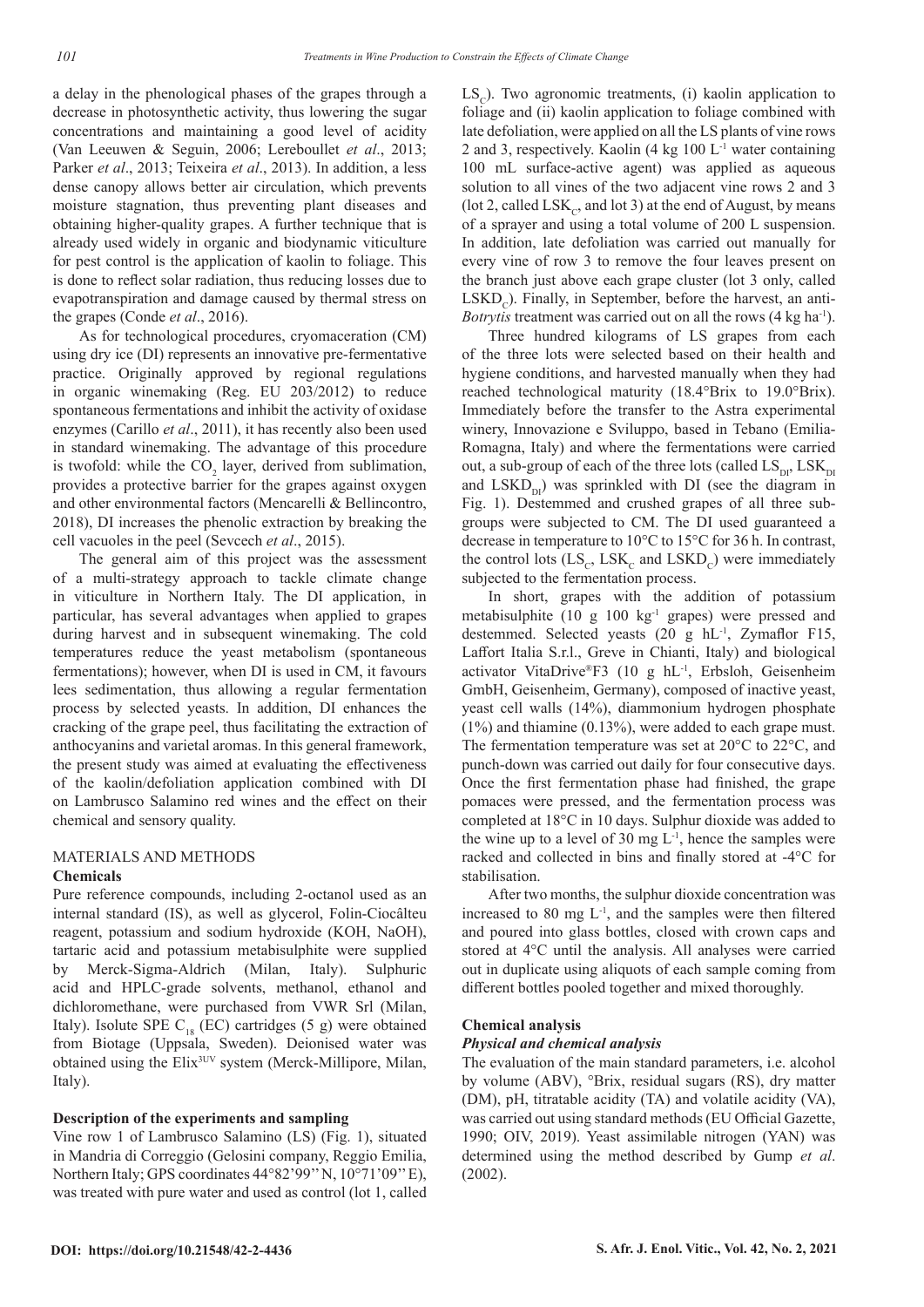

<sup>1</sup> FIGURE 1

Diagram of the viticultural and winemaking processes and sample set obtained.

LSC, Lambrusco Salamino control; LSKC, Lambrusco Salamino with kaolin; LSKDC, Lambrusco Salamino with kaolin and defoliation; LSDI, Lambrusco Salamino control collected and macerated in dry ice; LSKDI, Lambrusco Salamino with kaolin collected and macerated in dry ice; LSKDDI Lambrusco Salamino with kaolin and defoliation collected and macerated in dry ice.

# *HPLC determination of organic acids, glycerol, anthocyanins and phenolic compounds*

Organic acids and glycerol were determined using the HPLC method described by Montevecchi *et al*. (2012), while anthocyanins were quantified using the HPLC method described by Vasile Simone *et al*. (2013) and, finally, polyphenols (hydroxybenzoic and hydroxycinnamic acids, and flavan-3-ols) were determined using the HPLC method described by Ricci *et al*. (2019).

Peaks were identified by comparing the retention times of pure standards, while the quantification was performed through external standard calibration curves.

#### *Spectrophotometric and colorimetric determinations*

Colour absorbance and total phenolic content (TPC) were determined using a UV-VIS spectrophotometer (Cary 60, Agilent Technologies, Santa Clara, USA). The absorbance of each sample was read at 420, 520 and 620 nm using 1 mm optical path analytical glass cuvettes. The values obtained were used to calculate the intensity of colour (IC) (Glories, 1984; Hunt & Pointer, 2011):

$$
IC = A_{420nm} + A_{520nm} + A_{620nm}
$$

TPC was determined using Folin-Ciocâlteu reagent and expressed in mg equivalents of gallic acid (GAE) using a linear calibration curve (Singleton & Rossi, 1965).

CIELab coordinates  $(L^*, a^*$  and  $b^*)$  were measured using a tristimulus colorimeter (Chroma Meter CR-400, Konica Minolta, Milan, Italy), with the standard illuminant D65 and  $10^{\circ}$  standard observer (CIE, 1976).

#### *Determination of volatile compounds*

Stock reference standard solutions for each pure compound  $(10\ 000 \text{ mg } L^{-1})$ , as well as for IS, were dissolved in absolute ethanol and used for the identification of volatile compounds and for calibration. To simulate the wine medium, an aliquot of each stock solution was used to prepare a 100 mg L-1 standard mixture using a 12% ethanol solution, with the addition of 2.5 g  $L^{-1}$  glycerol and 5 g  $L^{-1}$  tartaric acid. The resulting synthetic wine was adjusted to pH 3.2 with a KOH aqueous diluted solution. This was subjected to a solidphase extraction procedure (Vasile Simone *et al*. 2018) in order to determine the recovery percentage of each analyte 1 and its specific detective response. The same extraction and concentration protocol was applied to the real samples, and all analyses were carried out in duplicate.

## **Descriptive sensory evaluation**

Sensory evaluation was carried out on the sample wines (Meilgaard *et al*., 1999). Twenty judges (nine men and eleven women, aged between 24 and 55) took part to the panel test sessions as volunteers. The judges were selected based on general guidelines (ISO 8586-1, 1993) and because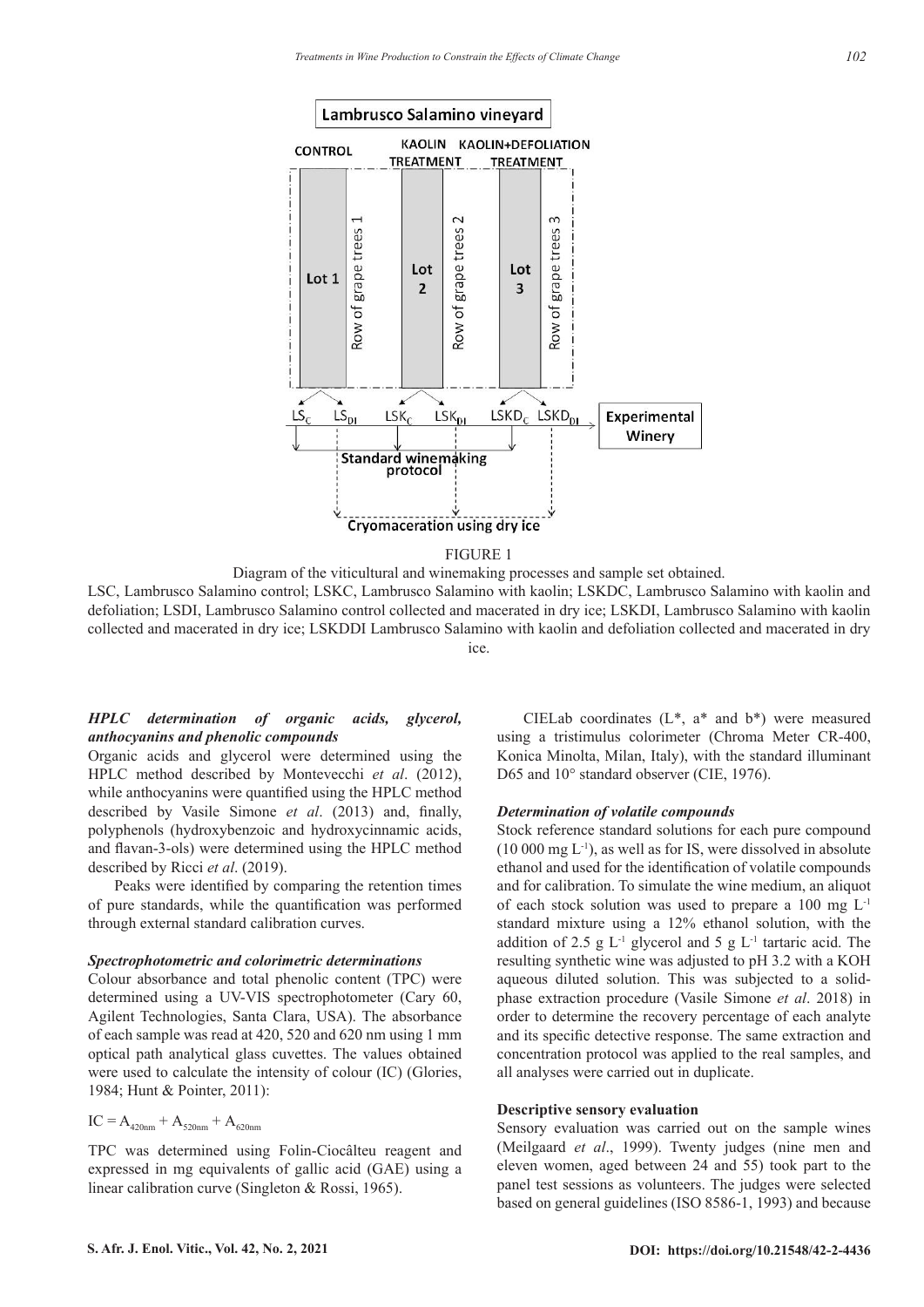of their interest in wine consumption. All of them had already attended several previous panel sessions on wine and, for this reason, they were regarded as "sufficiently trained" to carry out this test.

The sensory evaluation consisted of a descriptive analysis for the purpose of evaluating the intensity of different attributes, using a  $0 \div 10$  numeric intensity scale (Meilgaard *et al*., 1999). Seven attributes were chosen, namely colour intensity, alcoholic aroma, flavour, overall aroma aftertaste, overall taste and flavour persistence. At the end of the sessions, a judgment based on the samples' drinking pleasure was asked of each panellist.

## **Statistical analysis**

The differences among the samples were assessed via an analysis of variance (two-way ANOVA) based on two replicates for each sample, and considering the dry ice treatment (DIT) and agronomic treatments (KDT) as factors, as well as their interaction ( $\text{DIT} \times \text{KDT}$ ). When a significant effect (at least  $p \leq 0.05$ ) was evident, comparative analyses were carried out by post hoc Tukey's test. All tests were performed with Statistica v. 8.0 software (Stat Soft Inc., Tulsa, USA).

## RESULTS AND DISCUSSION

#### **Chemical and physical analysis of grape musts**

The °Brix, pH, TA, YAN, and the concentration of tartaric, malic and citric acid in the LS grape musts are reported in Table 1 as mean values of two determinations. The data obtained were consistent with that reported in the literature and did not show significant differences among the treatments, except for TA, tartaric acid and YAN. The TA also was higher when kaolin and defoliation practices were applied (Table 1), in contrast to what has been reported in some literature (Coniberti *et al*., 2013).

On the other hand, YAN showed significant differences among the agronomic treatments (Table 1). Moreover, there was a significant interaction among the factors, which would indicate a delay in the metabolism of the wild yeast due to the low temperature brought about by the protective action of kaolin, enhanced by the cooling action of DI, with a consequent saving of nitrogen.

## **Chemical and physical analysis of LS wines**

In the wine samples, CM with DI caused a significant decrease in ABV (5.17% on average), while no effects were observed when the agronomic treatments were taken into consideration. In parallel, the glycerol content, as well as DM, increased in the samples treated with DI. These trends could be explained by the enhancement of the metabolic pathways of the yeasts compared to alcoholic fermentation.

The concentrations of TA and of each organic acid (tartaric, malic and citric) increased in the samples obtained using CM with DI, thus confirming the results already observed in their corresponding grape musts (Table 1). In addition, a greater inhibition of the activity of lactic acid bacteria in cryomacerated samples was another natural consequence observed.

As for the anthocyanins, CM with DI caused a significantly higher extraction of the majority of 3-*O*-glucosidic

forms, as well as of total anthocyanins (Table 2). The reduced temperature stress on the grapes due to the agronomic treatments and to DI did not cause a significant variation in 3-*O*-acyl glucoside derivatives in the treated samples, as already observed by Tarara *et al*. (2008).

In general, TPC increased when DI treatment was applied to the wines; nonetheless, an even higher increase was found in CM samples obtained via agronomic treatments in comparison with their corresponding control samples (+12% and +17% in LSK<sub>C</sub> vs. LSK<sub>DI</sub> and LSKD<sub>C</sub> vs.  $LSKD_{\text{tot}}$ , respectively) (data not shown). These results were also consistent with the profiles shown by hydroxybenzoic acids (Table 2).

In contrast, flavan-3-ols (+)-chatechin and (-)-epichatechin decreased, while caffeic acid, ferulic acids (hydroxycinnamic acids), as well as their tartaric derivatives (i.e. caftaric acid and fertaric acid) did not show a constant trend (Table 2). Only when DI was combined with kaolin did the total content of hydroxycinnamic acids increase.

Used in CM, DI causes a rapid cooling of grape must, which helps inhibit polyphenol oxidase enzyme activity (Heredia *et al*., 2010). In addition, the formation of ice crystals breaks the grape pomace cell, thus enhancing the release of anthocyanins and aromatic compounds (Parenti *et al*., 2004). On the other hand, DI reduces the extraction of flavan-3-ols. Despite a notable release of phenolic pigments, the sublimating carbon dioxide replaces the air around the grape mass, thus decreasing polyphenol oxidation. For all these reasons, the grape colour is affected positively. Indeed, the present study highlighted a significant increase in the content of anthocyanin 3-*O*-glycosides in the treated samples (1449 to 1621 mg  $L^{-1}$ ) compared with the untreated ones (1141 to 1276 mg  $L^{-1}$ ) (Table 2). This clearly indicates that the low temperatures have an enhancing effect on the extraction of red colour from the grape skin during CM.

However, results obtained in similar studies have not reached unanimous agreement in terms of an improvement in pigment concentration for wines treated with DI in comparison with the control wine (Pérez-Lamela *et al*., 2007; Soto-Vázquez *et al*., 2010). These inconsistencies could be due to the different varieties of grapes used, with each of them having a different phenolic composition and a different thickness of the berry skin (Hortega-Heras *et al*., 2012), thus leading to a major or minor marked release of phenolic compounds.

Significant differences among the samples in terms of colour indexes (Table 3) showed a trend consistent with the anthocyanin content in the wines. All wines treated with DI showed significantly higher values of colour intensity. pH strongly affects the colour of wine: at pH 3, only 42% of anthocyanins are coloured (flavylium cation-quinoidal base), while this percentage falls to 20% at pH 4 (Riberau-Gayon *et al*., 2006). In the present study, the pH of wines treated with DI was lower, on average, than the values of the controls (3.32 vs. 3.46, respectively), and this could have contributed to the resulting higher IC in the treated samples.

The differences shown in other classes of polyphenols could be associated with a delay of phenolic maturation due to the partial shadowing of leaves due to the kaolin application; indeed, this could lead to a decrease in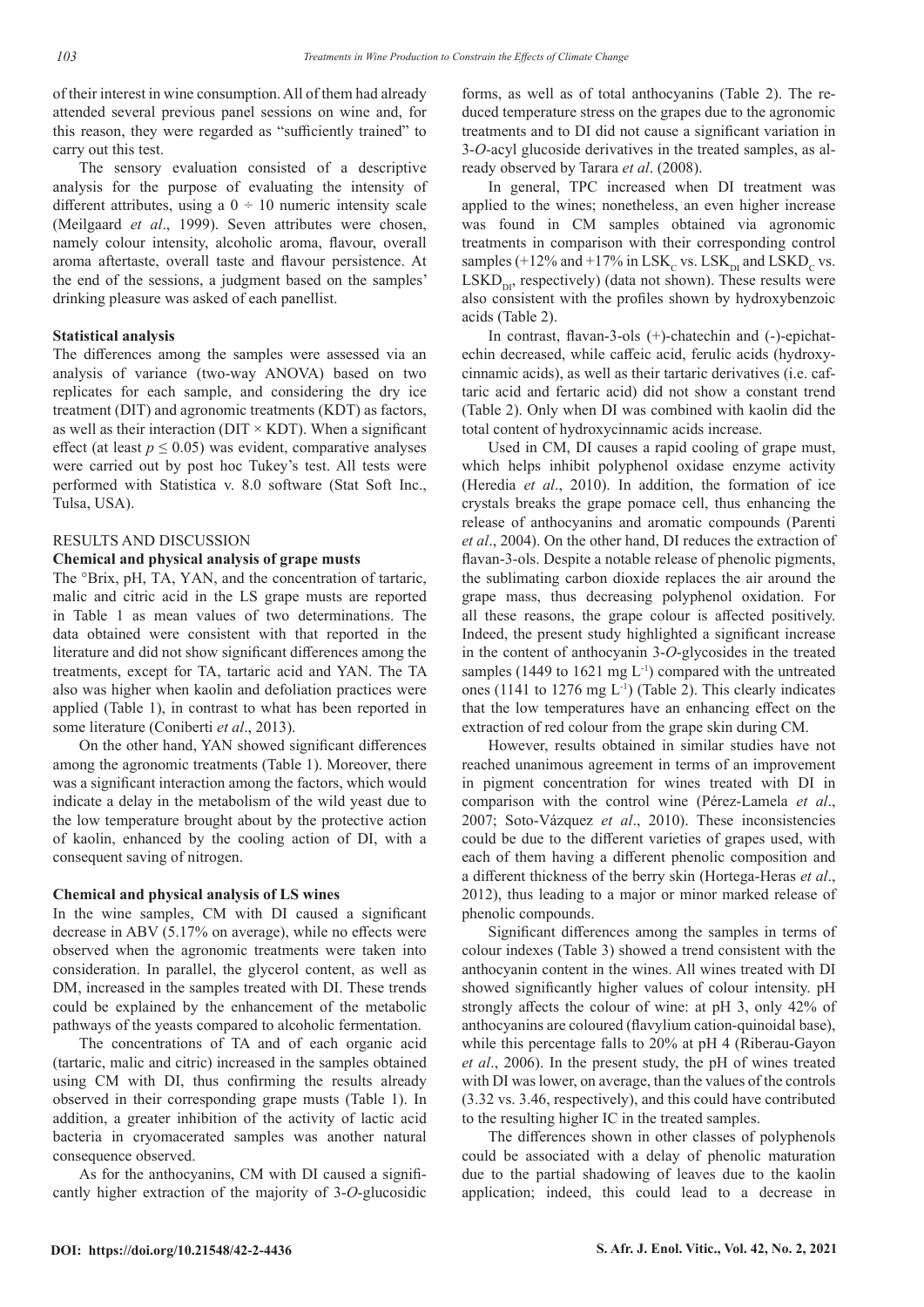| TABLE 1.                                                                                                                                                                                                     |
|--------------------------------------------------------------------------------------------------------------------------------------------------------------------------------------------------------------|
| Chemical and physical analysis carried out on the must and wine samples. DM: dry matter; RS: reducing sugars; TA: titratable acidity; VA: volatile acidity; YAN: yeast assimilable                           |
| nitrogen (evaluated as formol index). The data are expressed as a mean value of two determinations, while sal (standard deviations) are reported alongside. LS: Lambrusco Salamino;                          |
| the letter C as subscript by the sample name: control; letters DI as subscript close to the sample name: dry ice treatment; K: treatment in the vineyard with kaolin; D: treatment with                      |
| vine defoliation. Results of two-way ANOVA (DIT: dry ice treatment; KTD: agronomic treatments; DIT × KTD: dry ice treatment × agronomic treatments; *** $p \le 0.001$ ; ** $p \le 0.01$ ;                    |
| * $p \le 0.05$ ; n.s.: not significant); Tukey's test results are reported (just for significant F <sub>ahine</sub> ). Different letters identify factors that are significantly different ( $p \le 0.05$ ). |

| $* p \le 0.05$ ; n.s.: not significant); Tukey's test results are reported (just |                                               |                                                      |                                                |                                              |                                              | for significant F <sub>value</sub> ). Different letters identify factors that are significantly different ( $p \le 0.05$ ) |               |                      |                    |                   |                |
|----------------------------------------------------------------------------------|-----------------------------------------------|------------------------------------------------------|------------------------------------------------|----------------------------------------------|----------------------------------------------|----------------------------------------------------------------------------------------------------------------------------|---------------|----------------------|--------------------|-------------------|----------------|
|                                                                                  |                                               |                                                      |                                                |                                              |                                              |                                                                                                                            |               | Two-way ANOVA        |                    | <b>DIT</b> factor |                |
| <b>NUST</b>                                                                      | ps<br>$\mathbf{LS}_{\mathbf{C}}$              | ΡS<br>$\mathbf{L}\mathbf{S}_{\mathbf{p} \mathbf{I}}$ | ΡS<br>$\mathbf{LSK}_{\mathrm{c}}$              | ΡS<br>$\mathbf{LSK}_{\mathbf{p}_\mathbf{l}}$ | ΡS<br>$\text{LSKD}_\text{c}$                 | ps<br>$\text{LSKD}_{\text{DI}}$                                                                                            | DIT           | <b>LCDY</b>          | $LQ \times$<br>DIT | $\cup$            | $\blacksquare$ |
| oBrix                                                                            | 0.28<br>$\overline{+}$<br>19.20               | $0.78\,$<br>$\overline{+}$<br>18.95                  | 0.14<br>$\overline{+}$<br>19.00                | 0.42<br>$\overline{+}$<br>19.00              | 0.92<br>$^+$<br>18.95                        | 0.00<br>$\overline{+}$<br>19.00                                                                                            | n.s.          | n.s.                 | n.s.               |                   |                |
| $\mathbb{H}$                                                                     | 0.21<br>$\overline{+}$<br>3.15                | 0.14<br>$3.10 \pm$                                   | 0.21<br>$\overline{+}$<br>3.05                 | 0.35<br>$\overline{+}$<br>3.05               | 0.28<br>$\overline{+}$<br>3.20               | 0.35<br>$^+$<br>3.05                                                                                                       | n.s.          | n.s.                 | n.s.               |                   |                |
|                                                                                  | $0.07$<br>$\overline{+}$<br>7.05 <sup>b</sup> | 0.35<br>$8.75^{\circ}$ ±                             | 0.07<br>$\overline{+}$<br>8.55a                | 0.07<br>$\overline{+}$<br>9.55ª              | 0.42<br>$\overline{+}$<br>7.30 <sup>b</sup>  | 0.28<br>$\overline{+}$<br>$9.00^{a}$                                                                                       | $***$         |                      | ₩                  | ದ                 | ٩              |
| $\rm{TA}$ g L $^{\rm{-1}}$                                                       |                                               | ದ                                                    |                                                | م                                            |                                              |                                                                                                                            |               | $*$                  |                    |                   |                |
| YAN Nmg L <sup>-1</sup>                                                          | 6.041<br>$141^{\circ}$                        | 7.92<br>$160^{ab}$ $\pm$                             | 4.95<br>$+$<br>$128^\circ$                     | 5.94<br>$\overline{+}$<br>$144^{\circ}$      | 2.97<br>$\overline{+}$<br>174ª               | 1.98<br>$\overline{+}$<br>$169^{\rm a}$                                                                                    | n.s.          |                      | $*$                | ದ                 | ٩              |
|                                                                                  |                                               | ٩                                                    |                                                | ß                                            | Ò                                            |                                                                                                                            |               | ***                  |                    |                   |                |
| Tartaric ac. g L <sup>-1</sup>                                                   | 0.02<br>$4.11b$ $\pm$                         | 0.29<br>$5.21^{a}$ ±                                 | 0.44<br>$\overline{+}$<br>$4.51^{ab}$          | 0.14<br>$\overline{+}$<br>5.10 <sup>a</sup>  | 0.04<br>$\overline{+}$<br>4.57 <sup>ab</sup> | 0.17<br>$\overline{+}$<br>5.12 <sup>a</sup>                                                                                | ***           | n.s.                 | ⋇                  | a                 | ٩              |
| Malic ac. g L <sup>-1</sup>                                                      | 3.45 $\pm$ 0.15                               | 3.76 $\pm$ 0.27                                      | 0.99<br>$\overline{+}$<br>4.29                 | 0.78<br>$\overline{+}$<br>4.30               | 0.62<br>$\overline{+}$<br>3.95               | 0.59<br>$\overline{+}$<br>4.31                                                                                             | n.s.          | n.s.                 | n.s.               |                   |                |
| Citric ac. g L <sup>-1</sup>                                                     | 0.17<br>$\overline{+}$<br>0.58                | 0.10<br>$\overline{+}$<br>0.40                       | 0.24<br>$^+$<br>0.73                           | 0.04<br>$^+$<br>0.57                         | 0.06<br>$^+$<br>0.64                         | 0.13<br>$^+$<br>0.52                                                                                                       | n.s.          | n.s.                 | n.s.               |                   |                |
| <b>WINE</b>                                                                      |                                               |                                                      |                                                |                                              |                                              |                                                                                                                            |               |                      |                    |                   |                |
| ABV v v <sup>-19</sup> / <sub>0</sub>                                            | 0.14<br>$11.70 +$                             | 0.07<br>$\overline{+}$<br>10.95                      | 0.14<br>$\overline{+}$<br>11.40                | 0.07<br>$\overline{+}$<br>11.05              | 0.14<br>$\overline{+}$<br>11.70              | $0.00$<br>$\overline{+}$<br>11.00                                                                                          | ***           | n.s.                 | n.s.               | م                 | $\mathfrak{a}$ |
| Hq                                                                               | 3.49 $\pm$ 0.01                               | 0.18<br>$3.33 \pm$                                   | 0.01<br>$\overline{+}$<br>3.41                 | 0.23<br>$\overline{+}$<br>3.27               | 0.04<br>$\overline{+}$<br>3.48               | 0.07<br>$\overline{+}$<br>3.35                                                                                             | n.s.          | n.s.                 | n.s.               |                   |                |
| $\rm{TA}$ g $\rm{L}^{-1}$                                                        | $7.00^{\circ} \pm 0.14$                       | 0.35<br>$8.55^b$ $\pm$                               | 0.21<br>$\overline{+}$<br>7.45 <sup>a</sup>    | 0.28<br>$\overline{+}$<br>$8.60b$            | 0.00<br>$\overline{+}$<br>7.40 <sup>a</sup>  | 0.21<br>$\overline{+}$<br>$8.85^{\rm b}$                                                                                   | ***           | n.s.                 | $\ast$             | ದ                 | $\circ$        |
| VA g $L^{-1}$                                                                    | 0.01<br>$\overline{+}$<br>0.24                | 0.04<br>$\overline{+}$<br>0.33                       | 0.03<br>$\overline{+}$<br>0.22                 | 0.01<br>$\overline{+}$<br>0.29               | 0.03<br>$\overline{+}$<br>0.28               | 0.04<br>$\overline{+}$<br>0.33                                                                                             | $*$           | n.s.                 | n.s.               | ದ                 | ≏              |
| $RSgL^{-1}$                                                                      | $0.07$<br>$\overline{+}$<br>1.55              | 0.07<br>$1.45 \pm$                                   | 0.04<br>$^+$<br>1.73                           | 0.07<br>$\overline{+}$<br>1.55               | 0.07<br>$\overline{+}$<br>1.65               | 0.14<br>$\overline{+}$<br>1.40                                                                                             | ⋇             | n.s.                 | n.s.               | ے                 | ದ              |
|                                                                                  | 0.14<br>$\overline{+}$<br>27.10 <sup>b</sup>  | $0.07$<br>$27.95^b \pm$                              | 0.07<br>$^+$<br>25.95ª                         | 0.42<br>$\overline{+}$<br>27.30 <sup>b</sup> | 0.21<br>$\overline{+}$<br>26.15 <sup>a</sup> | 0.14<br>$\overline{+}$<br>27.90 <sup>b</sup>                                                                               | ***           |                      | ₩                  | ದ                 | ء              |
| $DM g L-1$                                                                       |                                               | م                                                    |                                                | ದ                                            |                                              | ದ                                                                                                                          |               | $\stackrel{*}{\ast}$ |                    |                   |                |
|                                                                                  | $0.49$<br>$7.15^{ab}$ $\pm$                   | 0.14<br>7.90 <sup>b</sup> $\pm$                      | 0.28<br>$\frac{1}{2}$<br>$6.50^{a}$            | 0.21<br>$\overline{+}$<br>$7.15^{ab}$        | 0.00<br>$\overline{+}$<br>$6.70^{a}$         | 0.14<br>$\overline{+}$<br>7.10 <sup>ab</sup>                                                                               | $*$           |                      | ₩                  | ದ                 | $\circ$        |
| Glycerol g L <sup>-1</sup>                                                       |                                               | م                                                    |                                                | ದ                                            |                                              | ß                                                                                                                          |               | $\ast$               |                    |                   |                |
| Tartaric ac. g L <sup>-1</sup>                                                   | $2.05 \pm 0.07$                               | $2.75 + 0.35$                                        | 0.07<br>$\overline{+}$<br>1.95                 | 0.35<br>$\overline{+}$<br>2.75               | 0.07<br>$\overline{+}$<br>1.95               | 0.35<br>$\overline{+}$<br>2.75                                                                                             | $*$           | n.s.                 | n.s.               | ದ                 | $\circ$        |
| Malic ac. g L <sup>-1</sup>                                                      | 4.30 <sup>a</sup> ± 0.14                      | 0.28<br>$5.10^{ab}$ $\pm$                            | $0.07$<br>$\overline{+}$<br>4.65 <sup>ab</sup> | 0.07<br>$\overline{+}$<br>5.05 <sup>ab</sup> | 0.42<br>$\overline{+}$<br>4.70 <sup>ab</sup> | 0.57<br>$\overline{+}$<br>5.60 <sup>b</sup>                                                                                | $*$           | n.s.                 | $\ast$             | ದ                 | ٩              |
| Citric ac. g L <sup>-1</sup>                                                     | $0.30 \pm 0.14$                               | 0.28<br>1.30 $\pm$                                   | 0.07<br>$\overline{+}$<br>0.55                 | 0.42<br>$\overline{+}$<br>1.30               | 0.21<br>$\overline{+}$<br>0.75               | 0.57<br>$\overline{+}$<br>1.40                                                                                             | $*$           | n.s.                 | n.s.               | ದ                 | م              |
| Lactic ac. g L <sup>-1</sup>                                                     | 0.00<br>$\overline{+}$<br>0.30                | 0.04<br>$\overline{+}$<br>0.23                       | 0.07<br>$\overline{+}$<br>0.25                 | 0.07<br>$\overline{+}$<br>0.25               | 0.07<br>$\overline{+}$<br>0.35               | 0.00<br>$\overline{+}$<br>0.20                                                                                             | $\frac{*}{*}$ | n.s.                 | n.s.               | م                 | ದ              |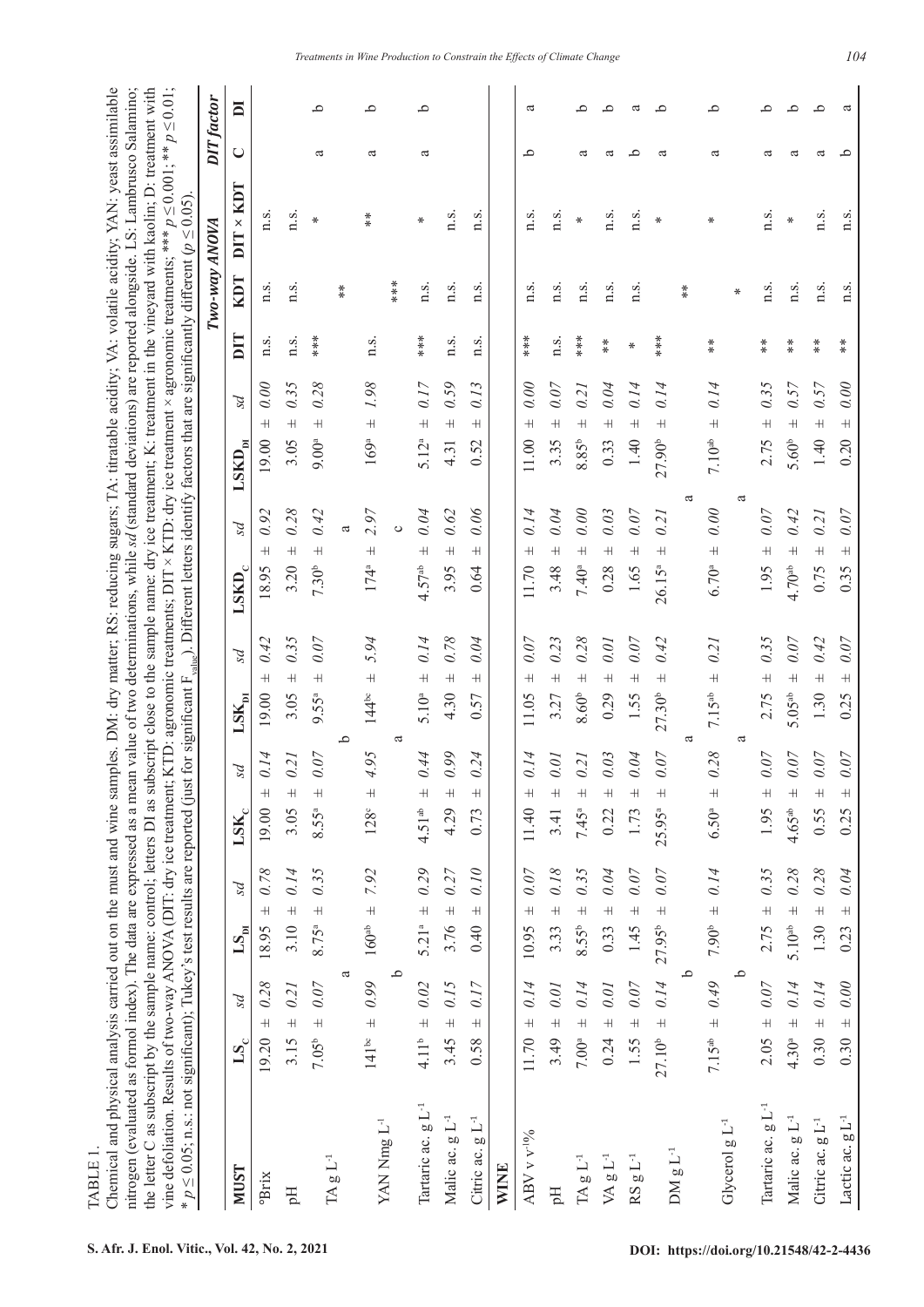epicathechin; Mv-Ac-glc: malvidin-(6-*O*-acetyl)-3-*O*-glucoside; Pt-Coum-glc, Pn-Coum-glc, Mv-Coum-glc: petunidin-, peonidin-, malvidin-(6-*O*-*p*-coumaroyl)-3-*O*-glucoside]. Determination of polyphenols expressed by total amount (anthocyanins, hydroxybenzoic acids, hydroxycinnamic acids and flavan-3-ols) and total phenol content (TPC). The data are expressed as a mean value of two determinations, while *sd* (standard deviations) are reported alongside. LS: Lambrusco Salamino; the letter C as subscript by the sample name: control; letters DI as subscript close to sample name: dry ice treatment; K: treatment in the vineyard with kaolin; D: treatment of vine defoliation; GAE; gallic acid equivalents. Results of two-way ANOVA (DIT: dry ice treatment; KTD: agronomical treatments; DIT × KTD: dry ice treatment × agronomical treatments; \*\*\* *p* ≤ 0.001; \*\* *p* ≤ 0.01; \* *p* ≤ 0.05; n.s.: not Determination of polyphenols expressed by total amount (anthocyanins, hydroxybenzoic acids, hydroxycinnamic acids and flavan-3-ols) and total phenol content (TPC). The data are expressed as a mean value of two determinations, while sal (standard deviations) are reported alongside. LS: Lambrusco Salamino; the letter C as subscript by the sample name: control; letters DI as subscript close to sample name: dry ice treatment; K: treatment in the vineyard with kaolin; D: treatment of vine defoliation; GAE; gallic acid equivalents. Results of two-way ANOVA (DIT: dry ice treatment; KTD: agronomical treatments; DIT × KTD: dry ice treatment × agronomical treatments; \*\*\*  $p \le 0.001$ ; \*\*  $p \le 0.01$ ; \*  $p \le 0.05$ ; n.s.: not Profile of anthocyanins [Dp-glc, Cy-glc, Pt-glc, Pn-glc, Mv-glc: delphinidin-, cyanidin-, petunidin-, and malvidin-3-O-glucoside; Pt-Glc-(epi)cat: petunidin-3-Oepicathechin; Mv-Ac-glc: malvidin-(6-O-acetyl)-3-O-glucoside; Pt-Coum-glc, Pn-Coum-glc, Mv-Coum-glc: petunidin-, peonidin-, malvidin-(6-O-p-coumaroyl)-3-O-glucoside]. Profile of anthocyanins [Dp-glc, Cy-glc, Pt-glc, Pn-glc, Mv-glc: delphinidin-, cyanidin-, petunidin-, peonidin-, and malvidin-3-*O*-glucoside; Pt-Glc-(epi)cat: petunidin-3-*O*significant): Tukey's test results are reported (just for significant F ). Different letters identify factors that are significantly different  $(p < 0.05)$ . significant); Tukey's test results are reported (just for significant F<sub>value</sub>). Different letters identify factors that are significantly different (*p* ≤ 0.05).

|                                 |                     |       |                                                                           |                          |                          |       |                            |          |                     |       |                           |       |                      |      | Two-way ANOVA    |        | <b>DIT</b> factor |
|---------------------------------|---------------------|-------|---------------------------------------------------------------------------|--------------------------|--------------------------|-------|----------------------------|----------|---------------------|-------|---------------------------|-------|----------------------|------|------------------|--------|-------------------|
| Anthocyanins mg L <sup>-1</sup> | $\mathbf{LS}_{c}$   | ps4   | LS <sub>m</sub>                                                           | ps4                      | $\mathbf{LSK}_c$         | psq   | $\mathbf{LSK}_{\text{hi}}$ | ps4      | $LSKD_c$            | ps4   | $\text{LSKD}_{\text{DI}}$ | ps4   | DIT                  | KDT  | $DIT \times KDT$ | $\cup$ | DI                |
| Dp-Glc                          | 59.50ª              | 2.12  | $88.50$ <sup>abc</sup>                                                    | 12.02                    | 58.00ª                   | 2.83  | 96.00 <sup>bc</sup>        | 12.73    | $64.00^{ab}$        | l Fi  | $110.50^{\circ}$          | 9.19  | ****                 | n.s. | ⋇                | a      | ٩                 |
| $Cy-Glc$                        | $13.75^{a}$         |       | $1.06$ 19.90 <sup>ab</sup>                                                | 0.14                     | 5 <sup>ab</sup><br>17.1  | 4.03  | $20.35^{ab}$               | 2.62     | $15.85^{ab}$        | 0.21  | $22.95^b$                 | 0.07  | $\stackrel{*}{\ast}$ | n.s. | ⋇                | a      | ٩                 |
| Pt-Glc                          | 22.50               | 0.71  | 30.50                                                                     | 12.02                    | 27.00                    | 5.66  | 26.50                      | 2.12     | 24.00               | 2.83  | 33.00                     | 4.24  | n.s.                 | n.s. | n.s.             |        |                   |
| Pn-Glc                          | 24.50 <sup>b</sup>  | 0.71  | $54.00^{ab}$                                                              | 1.41                     | 59.00 <sup>a</sup>       | 16.97 | $50.50^{ab}$               | 7.78     | 33.00 <sup>ab</sup> | 141   | $60.00^{a}$               | 4.24  | $*$                  | n.s. | ⋇                | ದ      | ٩                 |
| Mv-Glc                          | 1156a               | 22.63 | 1279 <sup>cd</sup>                                                        | 63.64                    | 980ª                     | 18.74 | 1256 <sup>bed</sup>        | 86.27    | $1031^{ab}$         | 26.16 | 1394 <sup>d</sup>         | 78.49 | ***                  | n.s. | ∗                | ದ      | ≏                 |
| Pt-Glc-(epi)cat                 | 31.00 <sup>a</sup>  | 2.83  | $57.00^{bc}$                                                              | 2.83                     | 25.50a                   | 0.71  | 47.00 <sup>b</sup>         | 2.83     | 28.50 <sup>a</sup>  | 2.12  | 58.50°                    | 3.54  | $***$                |      | ⋇                | ದ      | $\circ$           |
|                                 |                     |       | a                                                                         |                          |                          |       | ß                          |          |                     | م     |                           |       |                      | $*$  |                  |        |                   |
| Mv-Ac-Glc                       | 41.60               | 5.09  | 50.55                                                                     | 12.09                    | 41.95                    | 7.00  | 44.45                      | 2.05     | 36.50               | 3.54  | 39.00                     | 11.31 | n.s.                 | n.s. | n.s.             |        |                   |
| Pt-Coum-Glc                     | 56.00               |       | 11.31 71.50                                                               | $10.6\mathcal{I}$        | 48.50                    | 13.44 | 68.00                      | $0.90\,$ | 55.00               | 11.31 | 68.00                     | 15.56 | n.s.                 | n.s. | n.s.             |        |                   |
| Pn-Coum-Glc                     | 34.50               | 6.36  | 33.00                                                                     | 1.41                     | 31.00                    | 141   | 31.50                      | 3.54     | 30.50               | 0.71  | 33.00                     | 5.66  | n.s.                 | n.s. | n.s.             |        |                   |
| Mv-Coum-Glc                     | 421.50 <sup>b</sup> |       | 68.59 316.00 <sup>ab</sup>                                                | 36.77                    | 258.00ª                  | 16.97 | $322.50$ <sup>ab</sup>     | 3.54     | 268.00ª             | 12.02 | $302.00^{ab}$             | 36.77 | n.s.                 |      | ⋇                |        |                   |
|                                 |                     |       | م                                                                         |                          |                          |       | Ъ                          |          |                     |       | a                         |       |                      | ₩    |                  |        |                   |
| $\Sigma$ Anthocyanins           | $1861^{ab}$         |       | $40.09$ 2 000 <sup>a</sup>                                                | 101.61 1546 <sup>b</sup> |                          | 49.57 | 1963 <sup>a</sup>          | 113.70   | $1.587^b$           | 7.57  | 2121 <sup>a</sup>         | 3.61  | ****                 |      | ⋇                | a      | ٩                 |
|                                 |                     |       | ٩                                                                         |                          |                          |       | a                          |          |                     |       | ಕ್ಲಿ                      |       |                      | ∗    |                  |        |                   |
| Polyphenols mg L <sup>-1</sup>  |                     |       |                                                                           |                          |                          |       |                            |          |                     |       |                           |       |                      |      |                  |        |                   |
| Hydroxybenzoic acids            |                     |       | $17.55^{ab}$ $1.20$ $20.75^{\circ}$                                       | 0.92                     | $\sum_{i=1}^{d}$<br>13.1 | 0.14  | $18.20^{\rm abc}$          | 0.42     | 16.20 <sup>a</sup>  | 0.42  | $19.25^{bc}$              | 0.07  |                      |      | ₩                | a      | q                 |
|                                 |                     |       | a                                                                         |                          |                          |       | م                          |          |                     |       | ß                         |       |                      | ***  |                  |        |                   |
| Flavan-3-ols                    | $32.35^{d}$         | 0.78  | $28.25^\circ$                                                             | 0.92                     | $25.30^{bc}$             | 0.42  | $21.35^{a}$                | 0.78     | 24.70 <sup>b</sup>  | 0.71  | $21.65^{a}$               | 0.78  | ****                 |      | ∗                | م      | ದ                 |
|                                 |                     |       | <u>م</u>                                                                  |                          |                          |       | ß                          |          |                     |       | ß                         |       |                      | ***  |                  |        |                   |
| Hydroxycinnamic acids           | 57.40 <sup>cd</sup> |       | $2.55$ 50.45 <sup>abc</sup>                                               | 2.05                     | 47.50 <sup>ab</sup>      | 2.83  | 59.95 <sup>d</sup>         | 1.63     | 52.95bcd            | 0.64  | $45.20^{a}$               | 0.28  | n.s.                 |      | ***              |        |                   |
|                                 |                     |       | م.                                                                        |                          |                          |       | م                          |          |                     | a     |                           |       |                      | ⋇    |                  |        |                   |
| TPC mg GAE L <sup>-1</sup>      |                     |       | 1 328 <sup>ab</sup> 22.63 1 402 <sup>ab</sup> $112.43$ 1 221 <sup>a</sup> |                          |                          | 37.48 | $1426^{ab}$                | 50.91    | 1299a               | 14.85 | $1457^b$                  | 56.57 | $*$                  | n.s. | ₩                | ದ      | م                 |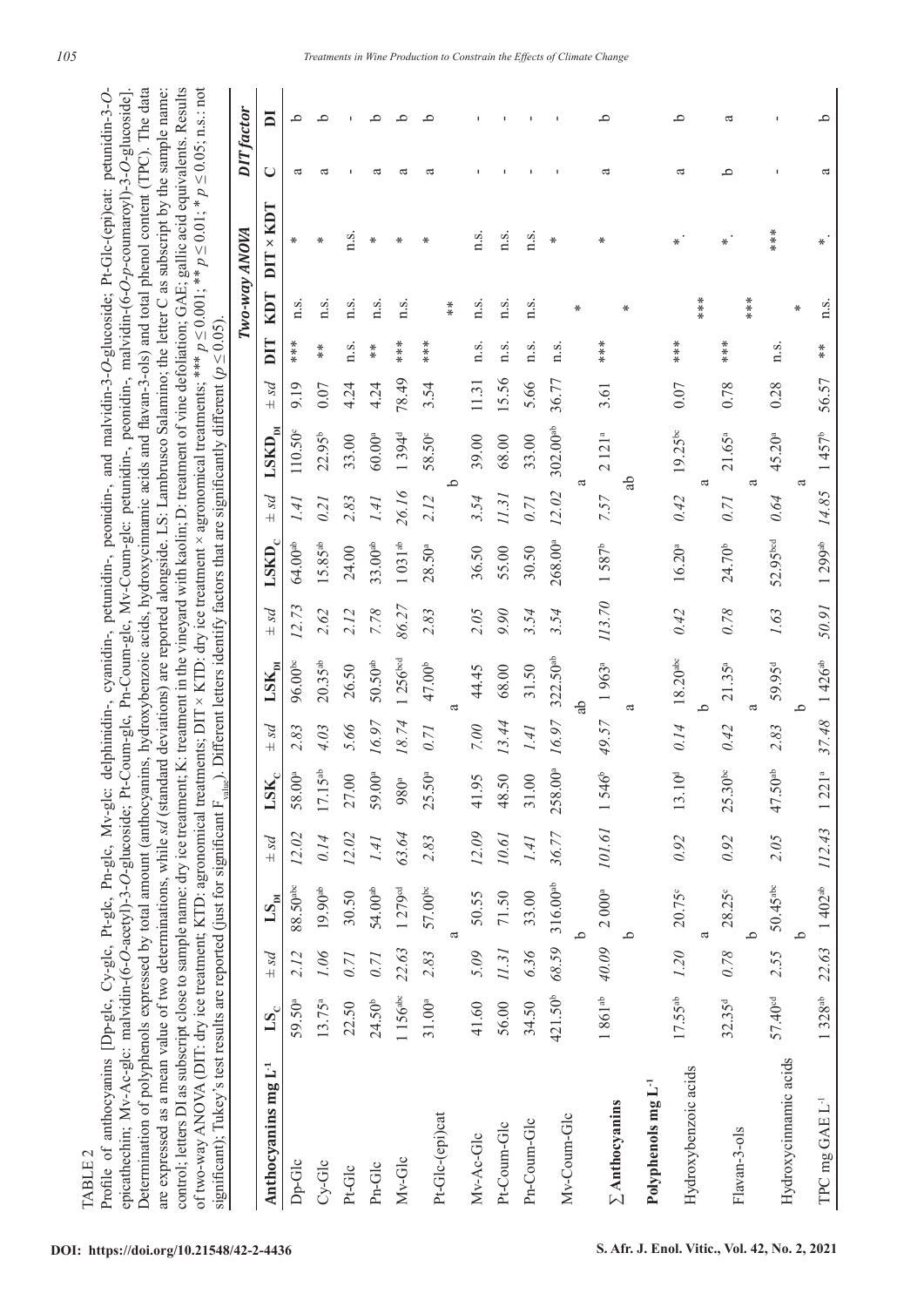**TABLE 3** TABLE 3

Intensity of colour (IC), lightness (L\*), redness index (a\*), and yellowness index (b\*) values, hue and chroma expressed as the mean values of two replicated ± *sd* (standard deviation). ΔE (colour distance) of each pair: "control vs. DI". LS: Lambrusco Salamino; the letter C as subscript by the sample name: control; letters DI as subscripts close to the sample name: dry ice treatment; K: treatment in the vineyard with kaolin; D: treatment with vine defoliation. Results of two-way ANOVA (DIT: dry ice treatment; KTD: agronomical treatments; DIT  $\times$  KTD: dry ice treatment  $\times$  agronomical treatments; \*\*\*  $p \le 0.01$ ; \*  $p \le 0.05$ ; n.s.: not significant); Tukey's test results are reported (just for significant F<sub>alue</sub>). intensity of colour (IC), lightness (L\*), redness index (a\*), and yellowness index (b\*) values, hue and chroma expressed as the mean values of two replicated  $\pm$  sd (standard deviation). AE (colour distance) of each pair: "control vs. DI". LS: Lambrusco Salamino; the letter C as subscript by the sample name: control; letters DI as subscripts close to the sample name: dry ice treatment; K: treatment in the vineyard with kaolin; D: treatment with vine defoliation. Results of two-way ANOVA (DIT: dry ice treatment; KTD: agronomical treatments; DIT × KTD: dry ice treatment × agronomical treatments; \*\*\*  $p \le 0.001$ ; \*\*  $p \le 0.01$ ; \*  $p \le 0.05$ ; n.s.: not significant); Tukey's test results are reported (just for significant F<sub>value</sub>). Different letters identify factors that are significantly different ( $p \le 0.05$ ). Different letters identify factors that are significantly different  $(p \leq 0.05)$ .

|                                       |                                                            | $\ddot{\phantom{0}}$             | $a^*$                                 | *م                             | Hue <sup>1</sup>              | Chroma <sup>2</sup>                     | $\Delta E^3$ |
|---------------------------------------|------------------------------------------------------------|----------------------------------|---------------------------------------|--------------------------------|-------------------------------|-----------------------------------------|--------------|
|                                       | ps<br>Mean                                                 | ρS<br>Mean                       | ps<br>Mean                            | ps<br>Mean                     | ps<br>Mean                    | ps<br>Mean                              |              |
|                                       | $6.01^a \pm 0.91$                                          | $30.4^{d} = 0.6$                 | $58.7^{\circ} \pm 1.1$                | $34.5^a \pm 0.9$               | $1.04^{\circ} = 0.02$         | $68.0^{ab} = 0.4$                       | 15.1         |
| $LS_{\rm pl}$                         | $10.31^{\circ} \pm 0.78$                                   | $18.7^a = 0.4$                   | $50.3^{ab} = 0.4$                     | ದ<br>$39.6^{ab} = 0.8$         | $0.92^a = 0.01$               | ದ<br>$0.\overline{8}$<br>$63.4^a \pm 0$ |              |
| $\mathbf{LSK}_c$                      | $6.37^a$ $\pm$ 0.83                                        | $24.6^{\circ} = 0.5$             | $56.6^{bc} \pm 1.5$                   | 1.5<br>$43.0ab$ $\pm$          | $0.92^{\circ} = 0.03$         | $71.1^{ab} = 0.7$                       |              |
| $\mathbf{LSK}_{\mathbf{p}\mathbf{l}}$ | $9.40^{\circ} = 0.8$                                       | 22<br>$20.5$ <sup>ab</sup> $\pm$ | $49.6^{\circ} \pm 0.8$                | م<br>0.8<br>$40.1ab$ $\pm$     | ದ<br>0.03<br>$0.89^{\circ}$ + | ್ದ<br>1.3<br>$64.0^a$ $\pm$             | 8.7          |
| $\textbf{LSKD}_\text{c}$              | $6.24^a = 0.41$                                            | $29.1cd \pm 1.3$                 | $\overline{2.1}$<br>$59.8^{\circ}$ ±  | 2.1<br>45.6 <sup>b</sup> $\pm$ | $0.92^a$ $\pm$ 0.01           | $75.1^b = 2.6$                          | 13.6         |
| $\text{LSKD}_{\text{pi}}$             | $10.14^{\circ} = 0.37$                                     | $19.0^{\circ} \pm 1.4$           | $\overline{2.1}$<br>$51.5^{ab}$ $\pm$ | م<br>4.6<br>$41.7ab$ $\pm$     | a<br>0.03<br>$0.89^a$ ±       | 4.5<br>$66.3$ <sup>ab</sup> $\pm$       |              |
| $F_{value}$ DIT                       | $102.65***$                                                | $146.6***$                       | $62.5***$                             | n.s.                           | $18.8^{\ast\ast}$             | $27.8***$                               |              |
|                                       |                                                            |                                  |                                       |                                | <u>م</u>                      | $\alpha$                                |              |
| <b>DIT</b> factor                     |                                                            | ದ                                | ದ                                     | ï                              | a                             | a                                       |              |
| $F_{value}$ KDT                       | n.s.                                                       | n.s.                             | n.s.                                  | $11.3**$                       | $12.1***$                     | 5.04*                                   |              |
| $F_{value}$ DIT × KDT                 | $10.15*$                                                   | $10.2***$                        | $21.1***$                             | $4.77*$                        | $4.67*$                       | 8.50*                                   |              |
|                                       | $Hue = arctan g (a*/b*),$ Chroma = $(a*^2 + b*^2)^{1/2}$ ; |                                  |                                       |                                |                               |                                         |              |

*Treatments in Wine Production to Constrain the Effects of Climate Change*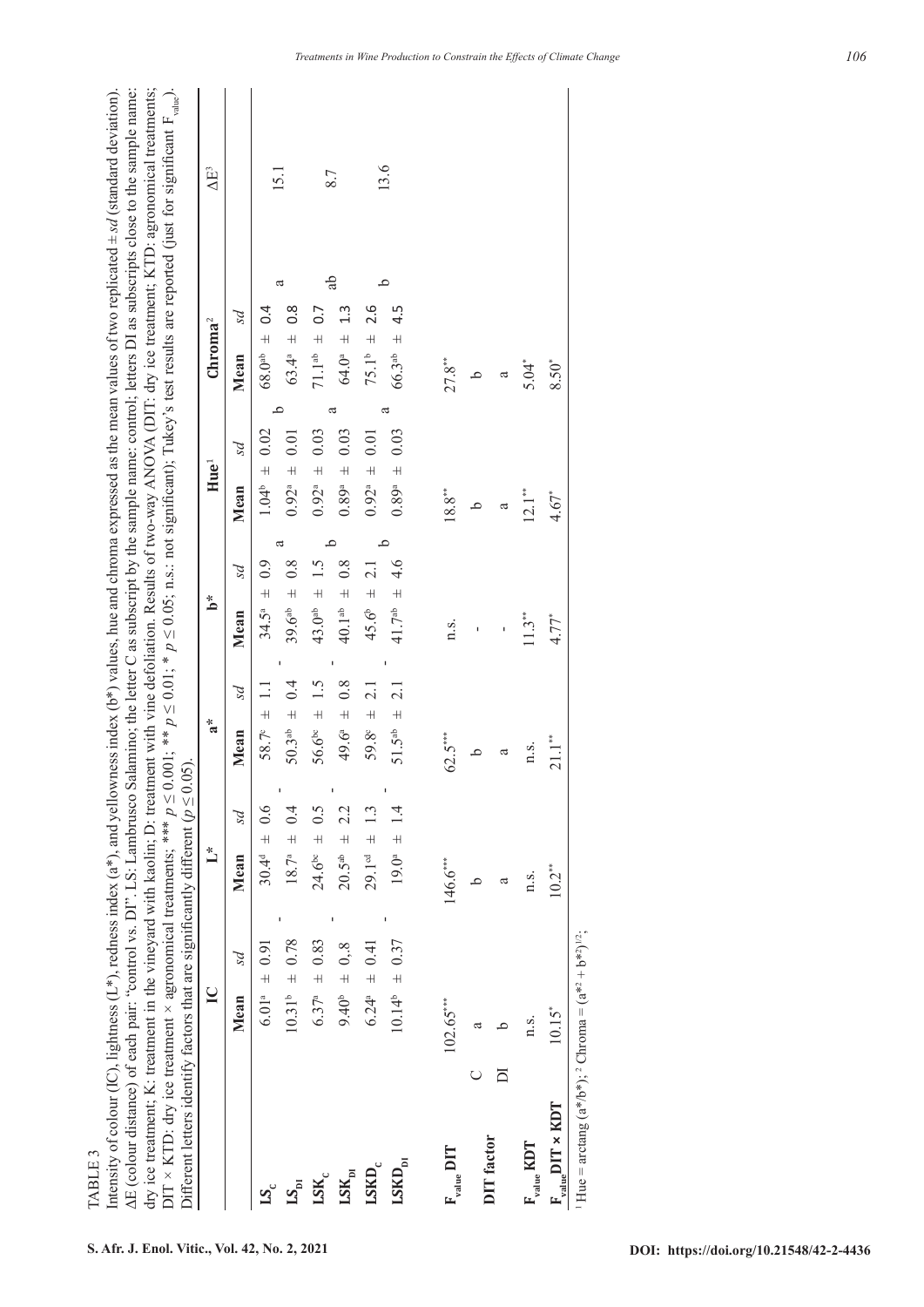polyphenols biosynthesis (Bernardo *et al*., 2018).

All the CIELab coordinates  $(L^*, a^*$  and  $b^*)$  were influenced by the DI treatment, which inevitably caused them to decrease. The behaviour of L\* was the result of a lower light energy reflected back by the samples treated with DI, and this was due to their higher anthocyanin content, while a\* and b\* appeared to be affected more by the anthocyanin type. Indeed, increasing the number of substituents, such as methoxy groups, in the B ring of the flavylium cation (viz. Delphinidin-Glc and Malvidin-Glc) causes a colour shift from orange to red-violet and purple hues, with a consequent decrease in a\* and of the hue (Heredia *et al*., 1998). A reduction in b\* leads to a fainter yellow-orange hue.

Colour distances calculated for each pair of control samples vs. the samples treated with DI were expressed with  $\Delta E$  values (CIE, 1976). As for the three pairs, all  $\Delta E$ values were higher than 8. The highest colour distances were observed in LSc vs.  $LS_{DI}$  ( $\Delta E = 15.07$ ), and in LSKD<sub>C</sub> vs. LSKD<sub>DI</sub> ( $\Delta E = 13.6$ ) (Table 3), thus highlighting a colour difference among the samples that was perceivable by the naked eye.

#### **Volatile compound profile**

The volatile concentrations are shown in Table 4. Due to the neutral profile of the grapes used, mainly volatile compounds of fermentative origin were investigated. Fifty-six aromatic compounds were identified and quantified.

The effects of DI on the wines' aromatic compounds are reported in the literature (Parenti *et al*., 2004; Coniberti *et al*., 2013). Some studies have shown that an increase in the carbonic gas pressure can modify the production of higher alcohols during alcoholic fermentation (Baumes, 1998; Couasnon, 1999) as a consequence of a higher amino acid extraction (Bayonove, 1999). In the present study (Table 4), this phenomenon was confirmed for 2-phenylethanol (from phenylalanine), 3-methyl-thio-1-propanol (from methionine) and  $\gamma$ -butyrolactone (from glutamic acid), which were actually found in higher concentrations in the samples treated with DI (Carrau *et al*., 2008; Montevecchi *et al*., 2011), although kaolin/defoliation also proved to have a significant effect.

The isoamyl alcohol content did not change after DI treatment. In addition, according to Cai *et al*. (2014), concentrations of isobutyl alcohol are also constant, although in this study they were quite low. In fact, isobutyl alcohol is partially water soluble  $(80 \text{ mg } L^{-1})$ , and this characteristic could be the cause of its lower recovery during extraction.

In general, CM time affects the wines' aromatic content in various ways (Mihnea *et al*., 2015) and, since the duration of the process in the present study was rather short (36 h), this could have had an effect on the aromatic content.

The short-term cryomaceration may not have a great influence, thus offering the possibility of different treatments in order to modulate the aromatic profile of the wines, even if it is not yet possible to fully understand which is the best combination of the various factors. This, in turn, could contribute to an improvement in the quality and greater complexity of the wines produced using CM techniques combined with the use of DI. However, it is necessary to modulate the parameters appropriately to avoid an excessive accumulation of higher alcohols, whose notes can become pungent and therefore not appreciated by consumers (Montevecchi *et al*., 2015).

Petrozziello *et al*. (2011) described a CM combined with DI on Nebbiolo grapes and did not report any effects on the volatile compounds in the treated wine when compared to the control wines. The concentration of the volatile compounds depends mainly on the origin of the grapes and on the vintage, as well as on the conditions of cold maceration using DI in the winemaking process. In contrast, the volatile compounds in the present study had a tendency to decrease, except for some of the ethyl esters (viz. ethyl succinate and diethyl succinate). In addition, a significant decrease in  $C_{\epsilon}$ alcohols (hexanol, *trans*-hexen-3-ol, *trans*-hexen-2-ol and *cis*-hexen-3-ol) was observed for the CM wines as a natural consequence of the CO<sub>2</sub> scavenging effect, and of the lower enzymatic activity linked to a lower temperature (Franco *et al*., 2004; Lukić *et al*., 2016).

Statistically significant differences in both hexanol and  $cis$ -hexen-3-ol concentrations were found between  $LS<sub>c</sub>$  and  $LS<sub>DI</sub>$ , while no effect was detected when DI was combined with kaolin or defoliation.

#### **Sensory analysis**

As for sensory analysis, the judges evaluated the samples treated with DI as sweet-smelling wines, and as lacking any perception of an aftertaste in relation to bitterness and astringency. In addition, no difference was highlighted in the alcohol perception (Fig. 2A, 2B and 2C). In contrast, the judges noticed a considerable difference in the colour intensity among the wines; specifically, they indicated that wines treated with DI looked darker, thus confirming the chemical results.

Finally, with regard to the evaluation of pleasantness, smell, taste and brightness were the most appreciated characteristics.

## **CONCLUSIONS**

Whether it is true or not that climate change might produce positive effects for some regions of the world, but negative for most others, it is undoubtedly essential to keep looking for adaptation strategies with the purpose of mitigating any negative effects. Bearing this in mind, it should not be forgotten, however, that winemaking has already survived a thousand-year history, which at times has been influenced by strong environmental changes.

The results of this research study have helped widen scientific knowledge on the effects of agronomic and oenological strategies to combat the effects of climate change on the wine sector. As an example, the application of cryomaceration combined with dry ice has led to the development of wine into ethanol being limited.

It should also be noted that, despite the much less marked effect of agronomic treatments on winemaking as compared to cryomaceration, their invaluable contribution is evident in maintaining a good level of grape must acidity, which otherwise would be affected negatively by a high imbalance in sugar content. On the other hand, cryomaceration proved to be a winning choice in the extraction of wine colour without affecting the wines' aromatic profile. There does,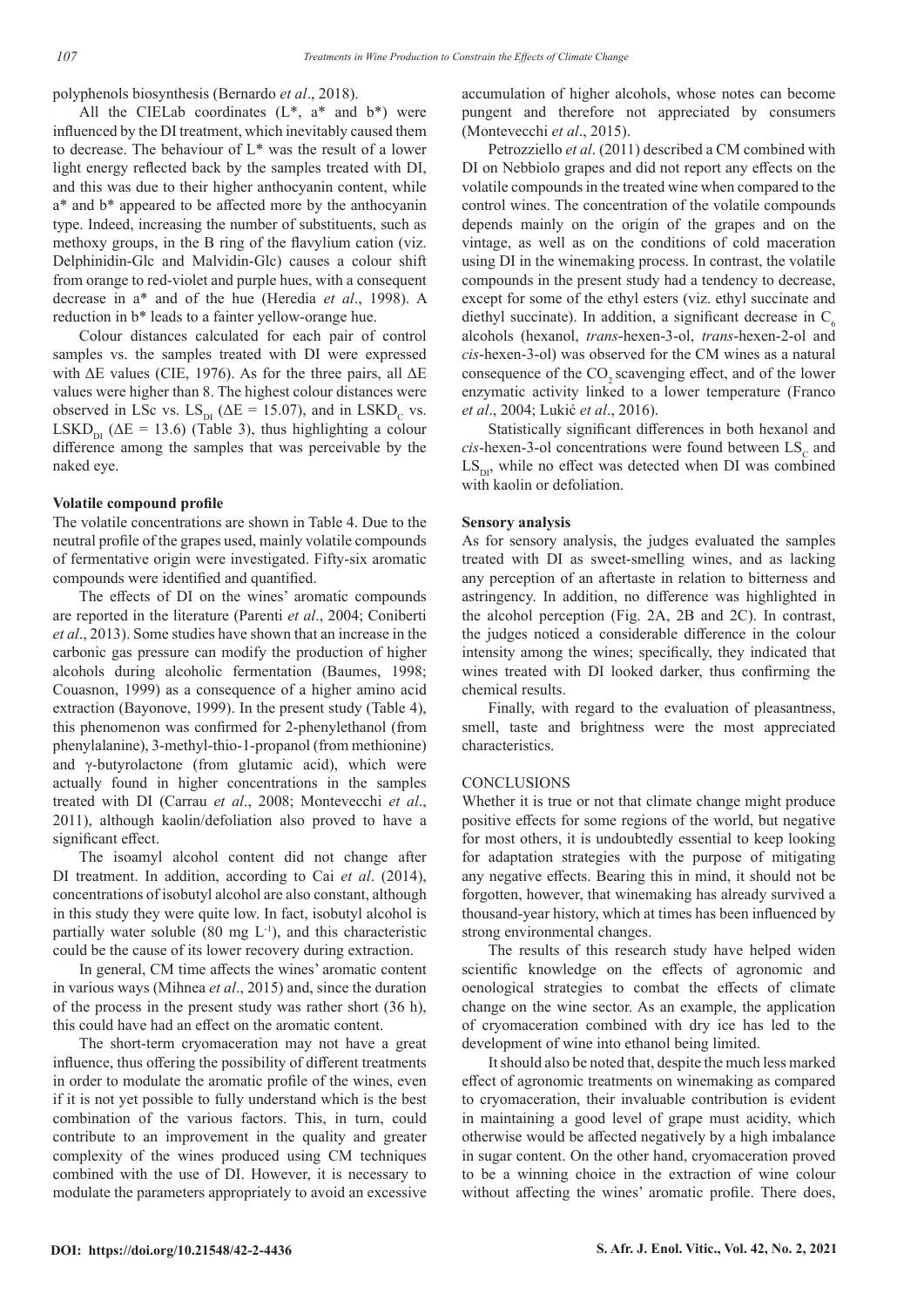**TABLE 4** TABLE 4

Concentrations of volatile compounds (mg L<sup>-1</sup>) in the wine expressed as the mean values of three replications  $\pm$  *sd* (standard deviation). Concentrations of volatile compounds (mg L<sup>-1</sup>) in the wine expressed as the mean values of three replications  $\pm$  sd (standard deviation).

LS: Lambrusco Salamino; the letter C a subscript by the sample name: control; letters DI as subscript close to the sample name: dry ice treatment; K: treatment in the vineyard LS: Lambrusco Salamino; the letter C a subscript by the sample name: control; letters DI as subscript close to the sample name: dry ice treatment; K: treatment in the vineyard with kaolin; D: treatment with vine defoliation. Results of two-way ANOVA (DIT: dry ice treatment; KTD: agronomical treatments; DIT × KTD: dry ice treatment × agronomical treatments; \*\*\* *p* ≤ 0.001; \*\* *p* ≤ 0.01; \* *p* ≤ 0.05; n.s.: not significant); Tukey's test results are reported (just for significant F<sub>3ulue</sub>). Different letters identify factors that are significantly with kaolin; D: treatment with vine defoliation. Results of two-way ANOVA (DIT: dry ice treatment; KTD: agronomical treatments; DIT × KTD: dry ice treatment × agronomical treatments; \*\*\*  $p \le 0.001$ ; \*\*  $p \le 0.01$ ; \*  $p \le 0.05$ ; n.s.: not significant); Tukey's test results are reported (just for significant F<sub>value</sub>). Different letters identify factors that are significantly different  $(p < 0.05)$ . different  $(p \le 0.05)$ .

|                                         |                          |                                |                                        |                            |                               |                                  |      | Two-way ANOVA |                      | <b>DIT</b> factor |                         |
|-----------------------------------------|--------------------------|--------------------------------|----------------------------------------|----------------------------|-------------------------------|----------------------------------|------|---------------|----------------------|-------------------|-------------------------|
| <b>Alcohols</b>                         | $LS_c = sd$              | $LS_{\text{DI}}$ $\pm sd$      | $LSK_c = sd$                           | $LSK_{\text{Di}}$ $\pm sd$ | ps4<br>$\text{LSKD}_\text{c}$ | ps4<br>$\text{LSKD}_{\text{pi}}$ | DIT  | <b>KDT</b>    | $DIT \times KDT$     | $\cup$            | $\overline{\mathbf{a}}$ |
| Isobutyl alcohol                        | $0.18$ 0.03              | $0.19$ 0.01                    | 0.17 0.01                              | $0.19$ 0.05                | 0.14 0.01                     | $0.20\ 0.05$                     | n.s. | n.s.          | n.s.                 |                   |                         |
| Isoamyl alcohols                        | 133.89 7.66              | 126.19 13.19                   | 35.73<br>147.35                        | 123.49 6.94                | 118.68 5.36                   | 7.78<br>121.12                   | n.s. | n.s.          | n.s.                 |                   |                         |
| 1-Butanol                               | $0.29$ $0.02$            | 0.22 0.01                      | 0.27 0.01                              | 0.290.06                   | $0.20$ 0.01                   | 0.290.08                         | n.s. | n.s.          | n.s.                 |                   |                         |
| 4-Methyl-1-pentanol                     | $0.49b$ 0.02             | 0.15 <sub>a</sub> 0.00         | 0.03<br>0.49 <sub>b</sub>              | $0.21_{\tiny a}$ 0.01      | 0.40, 0.01                    | $0.16_{_8}$ 0.01                 | **** |               | ⋇                    | ٩                 | a                       |
|                                         |                          | ß                              |                                        | ದ                          |                               | $\mathbf{a}$                     |      | $*$           |                      |                   |                         |
| $n-Heptanol$                            | $0.04_{\circ}$ 0.00      | $0.06_{\rm{abc}}$ 0.002        | $0.01\,$<br>$0.05_{ab}$                | $0.07_{\rm{bc}}$ $0.00$    | $0.05_{ab}$ 0.00              | $0.07b$ 0.00                     | $*$  | n.s.          | ₩                    | ದ                 | م                       |
| 3-Methyl-1-pentanol                     | 1.33, 0.04               | 0.68 <sub>a</sub> 0.04         | 0.03<br>$1.12_{b}$                     | $0.83_{\circ}$ 0.06        | 1.16, 0.01                    | $0.75_{\circ} 0.06$              | **** | n.s.          | $*$                  | م                 | ದ                       |
| 3-Ethoxy-1-propanol                     | $0.55$ 0.05              | $0.54$ 0.06                    | $0.06\,$<br>0.56                       | 0.75 0.11                  | $0.65$ 0.00                   | 0.11<br>0.64                     | n.s. | n.s.          | n.s.                 |                   |                         |
| $1-Octen-3-ol$                          | 0.34 0.06                | n.d.                           | 0.30                                   | n.d.                       | 0.66 0.09                     | 0.15<br>0.40                     | ***  |               | n.s.                 | م                 | a                       |
|                                         |                          | a                              |                                        | ದ                          |                               | ٩                                |      | ***           |                      |                   |                         |
| 2-Heptanol                              | $0.10_{c}$ 0.01          | $0.07_{\text{ac}}$ 0.02        | $0.01_{b}$ 0.00                        | $0.06_{\text{ac}}$ 0.01    | $0.03_{ab}$ 0.01              | 0.02<br>$0.03_{ab}$              | n.s. |               | ⋇                    |                   |                         |
|                                         |                          | م                              |                                        | a                          |                               | ß                                |      | $*$           |                      |                   |                         |
| $n$ -Octanol                            | 0.04, 0.00               | $0.03_{\circ} 0.00$            | $0.04_{ab}$ 0.00                       | $0.03_{ab}$ 0.00           | $0.04_{\text{ab}}$ 0.00       | $0.03_{ab}$ 0.00                 | ⋇    | n.s.          | ⋇                    | ٩                 | a                       |
| 3-(Methylthio)-1-propanol               | $0.36_{\rm{bc}}$ 0.00    | $0.52_{\tiny a}$ 0.01          | 0.09<br>$0.33_{\tiny b}$               | $0.49_{\rm bc}$ 0.01       | $0.44_{abc}$ 0.01             | $0.51_{\circ} 0.02$              | $*$  | n.s.          | ⋇                    | ದ                 | م                       |
| Benzyl alcohol                          | $0.12$ <sub>b</sub> 0.03 | 0.01<br>$0.16_{ab}$<br>$\circ$ | $0.00$<br>$0.18\phantom{0}$ $^{\circ}$ | $0.17_{_a} 0.01$<br>ß      | $0.00\,$<br>$0.18^{10}$       | $0.20_{\circ} 0.00$<br>ದ         | n.s. | $*$           | n.s.                 |                   |                         |
| 2-Phenylethanol                         | $26.60_{ab}$ 1.44        | $37.61_{d}$ 0.79               | 0.32<br>22.98                          | 27.92 <sub>ab</sub> 0.58   | 25.76 <sub>ab</sub> 0.70      | 30.36 0.36                       | ***  |               | $\stackrel{*}{\ast}$ | a                 | ٩                       |
| $\Sigma$ Alcohols                       | 164.33                   | 166.44<br>$\circ$              | 173.84                                 | 154.49<br>ದ                | 148.38                        | 154.82<br>م                      |      | ***           |                      |                   |                         |
| C <sub>6</sub> Alcohols<br>$n$ -Hexanol | 10.66, 0.44              | $9.13_{\text{abc}}$ 0.10<br>a  | $10.11_{bc}$ 1.06                      | $8.21_{ab}$ 0.35<br>a      | $8.35_{ab}$ 0.14              | $7.59\ _{a}$ 0.22<br>م           | $*$  | $*$           | ₩                    | ٩                 | a                       |
|                                         |                          |                                |                                        |                            |                               |                                  |      |               |                      |                   |                         |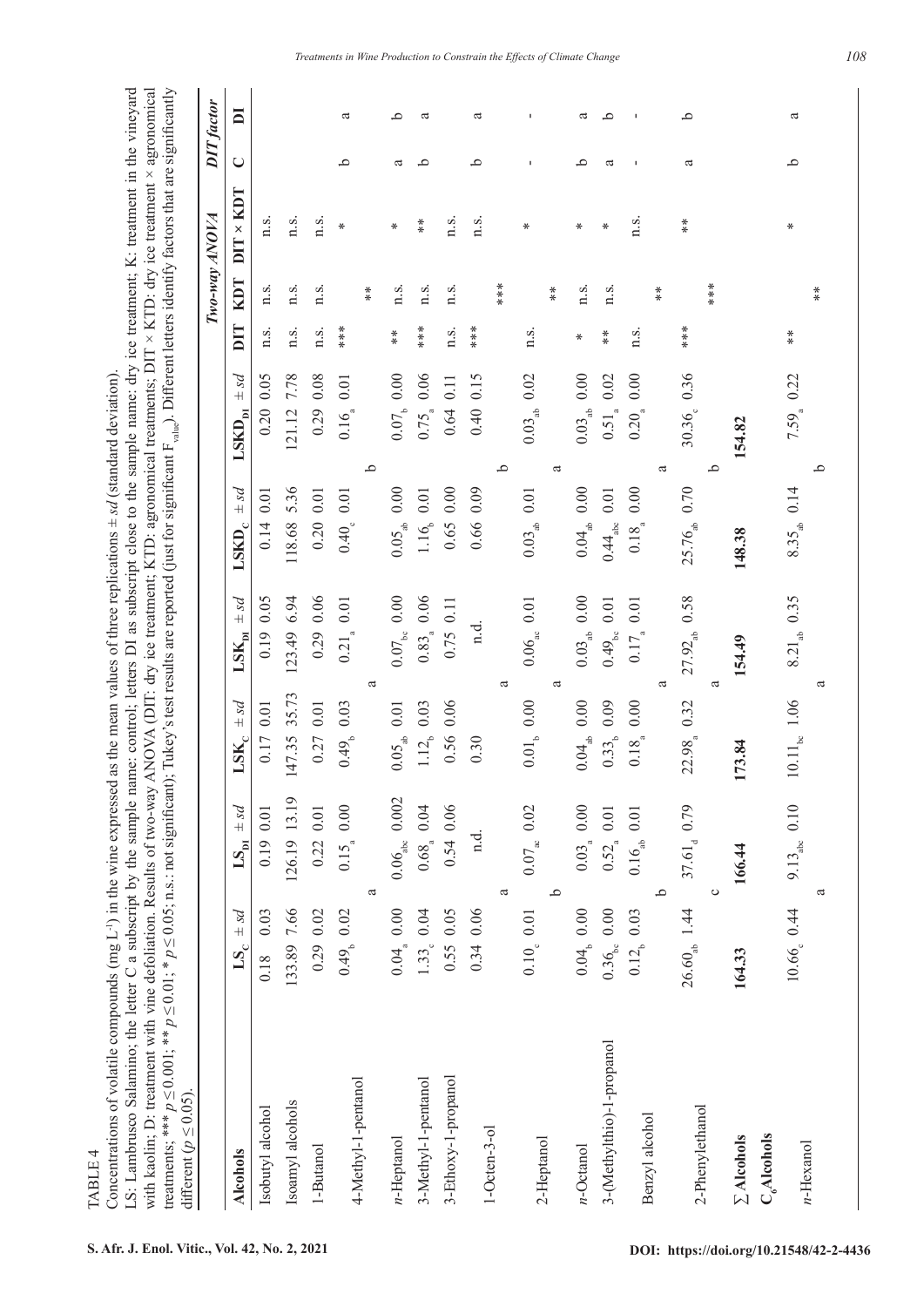| TABLE 4 (CONTINUED)              |                                       |                                                                                 |                                               |                                   |                               |                             |       |               |                      |                   |                         |
|----------------------------------|---------------------------------------|---------------------------------------------------------------------------------|-----------------------------------------------|-----------------------------------|-------------------------------|-----------------------------|-------|---------------|----------------------|-------------------|-------------------------|
|                                  |                                       |                                                                                 |                                               |                                   |                               |                             |       | Two-way ANOVA |                      | <b>DIT</b> factor |                         |
| <b>Alcohols</b>                  | ps4<br>LS <sub>c</sub>                | $ps$ +<br>$\mathbf{L}\mathbf{S}_{\underline{\mathbf{p}}\underline{\mathbf{q}}}$ | ps4<br>$\mathbf{LSK}_c$                       | ps4<br>$\mathbf{LSK}_{\text{DI}}$ | ps4<br>$\text{LSKD}_\text{c}$ | psq<br>$\mathbf{LSKD_{p1}}$ | DIT   | KDT           | $DIT \times KDT$     | $\bigcup$         | $\overline{\mathbf{a}}$ |
|                                  | $0.07_{\circ} 0.017$                  | $0.046_{\circ}$ 0.007                                                           | $0.145b$ 0.030                                | $0.057_{\tiny a}$ 0.017           | $0.054$ <sub>4</sub> 0.011    | 0.014<br>0.034              | $* *$ |               | $\ast$               | م                 | a                       |
| trans-3-Hexen-1-ol               | a                                     |                                                                                 | ٩                                             |                                   |                               | a                           |       | $*$           |                      |                   |                         |
| cis-3-Hexen-1-ol                 | $0.38b$ 0.01                          | $0.30_{_a}$ 0.01                                                                | 0.01<br>$0.319_{\rm a}$                       | $0.29a$ 0.02                      | $0.27_{\circ} 0.00$           | 0.26, 0.02                  | ****  |               | $*$                  | م                 | a                       |
|                                  | $\circ$                               |                                                                                 | م                                             |                                   |                               | $\boldsymbol{\Omega}$       |       | $***$         |                      |                   |                         |
| trans-2-Hexen-1-ol               | 1.28 0.11                             | 1.21 0.22                                                                       | 1.36 0.27                                     | 0.36<br>1.62                      | 1.66 0.04                     | 1.56 0.01                   | n.s.  | $*$           | n.s.                 | J.                | J.                      |
|                                  | a                                     |                                                                                 | <u>ද</u> ු                                    |                                   |                               | $\mathbf{\Omega}$           |       |               |                      |                   |                         |
| $\Sigma$ C <sub>6</sub> Alcohols | 12.39                                 | 10.68                                                                           | 11.92                                         | 10.18                             | 10.33                         | 9.44                        |       |               |                      |                   |                         |
| Esters of fatty acids            |                                       |                                                                                 |                                               |                                   |                               |                             |       |               |                      |                   |                         |
| Ethyl isovalerate                | 0.22 0.04                             | $0.11$ $0.02$                                                                   | $0.10\ 0.02$                                  | $0.29$ 0.13                       | 0.16 0.02                     | 0.06<br>0.27                | n.s.  | n.s.          | n.s.                 |                   |                         |
| Ethyl-4-OH-butanoate             | 0.23 0.01                             | 0.26 0.03                                                                       | $0.20\ 0.03$                                  | 0.26 0.01                         | 0.26 0.002                    | 0.02<br>0.23                | n.s.  | n.s.          | n.s.                 |                   |                         |
| Ethyl-3-OH-butanoate             | $0.29b$ 0.054                         | $0.09a$ 0.02                                                                    | 0.09<br>0.30 <sub>b</sub>                     | $0.01\,$<br>$0.16_{ab}$           | $0.05_{\circ}$ 0.00           | $0.00$<br>$0.15_{ab}$       | ₩     |               | ₩                    | م                 | a                       |
|                                  | Ъ                                     |                                                                                 | م                                             |                                   |                               | a                           |       | ₩             |                      |                   |                         |
| Ethyl hexanoate                  | $1.63_{\scriptscriptstyle{b}}$ $0.07$ | $0.50\quad 0.07$                                                                | 0.21<br>1.77 <sub>b</sub>                     | $0.61_{\tiny a}$ 0.08             | $1.07_{\circ} 0.00$           | 0.03<br>0.50 <sup>a</sup>   | ****  |               | $\stackrel{*}{\ast}$ | ٩                 | a                       |
|                                  | م                                     |                                                                                 | ß                                             |                                   |                               | a                           |       | $*$           |                      |                   |                         |
| Ethyl octanoate                  | 4.60, 0.49                            | $1.17_{\circ} 0.22$                                                             | 5.30 <sub>b</sub> 0.51                        | $1.50a$ 0.050                     | $3.29^{\circ}$ 0.00           | $1.14^{\circ}$ 0.10         | ***   |               | ⋇                    | ٩                 | a                       |
|                                  | ß                                     |                                                                                 | ß                                             |                                   |                               | م                           |       | $*$           |                      |                   |                         |
|                                  | 0.82 <sub>b</sub> 0.09                | $0.26\ 0.04$                                                                    | 0.01<br>$0.99_{\scriptscriptstyle{\text{b}}}$ | 0.29 <sub>a</sub> 0.01            | $0.61^{\circ}$ 0.01           | 0.02<br>$0.22^{a}$          | ****  |               | $*$                  | م                 | a                       |
| Ethyl decanoate                  | م                                     |                                                                                 | $\circ$                                       |                                   |                               | ß                           |       | $*$           |                      |                   |                         |
| $\Sigma$ Esters of fatty acids   | 7.80                                  | 2.39                                                                            | 8.65                                          | 3.11                              | 5.45                          | 2.52                        |       |               |                      |                   |                         |
| <b>Acetates</b>                  |                                       |                                                                                 |                                               |                                   |                               |                             |       |               |                      |                   |                         |
|                                  | $1.38^{be}$ 0.06                      | $0.54^{\circ}$ 0.08                                                             | 0.45<br>1.98 <sup>c</sup>                     | $0.62^{ab}$ 0.06                  | $0.85^{ab}$ 0.00              | $0.60^{\circ}$ 0.07         | $* *$ |               | ∗                    | a                 | م                       |
| Isoamyl acetate                  | ಕ್ಲಿ                                  |                                                                                 | م                                             |                                   |                               | a                           |       | ₩             |                      |                   |                         |
|                                  | $0.10^{be}$ 0.01                      | $0.02^a$ 0.01                                                                   | $0.14^{\circ}$ 0.05                           | $0.02^a$ 0.00                     | $0.04^{ab}$ 0.00              | $0.01a$ 0.00                | $*$   |               | ⋇                    | م                 | a                       |
| Hexyl acetate                    | Ъ                                     |                                                                                 | م                                             |                                   |                               | ß                           |       | $\ast$        |                      |                   |                         |
| Ethyl phenylacetate              | $1.55^{\circ}$ 0.07                   | $0.94$ <sup>a</sup> 0.14                                                        | $1.60^{\circ}$ 0.05                           | $0.76^{\circ}$ 0.012              | $0.94^{\circ}$ 0.01           | $0.77a$ 0.04                | ****  |               | $*$                  | a                 | م                       |
|                                  | a                                     |                                                                                 | ದ                                             |                                   |                               | ≏                           |       | ***           |                      |                   |                         |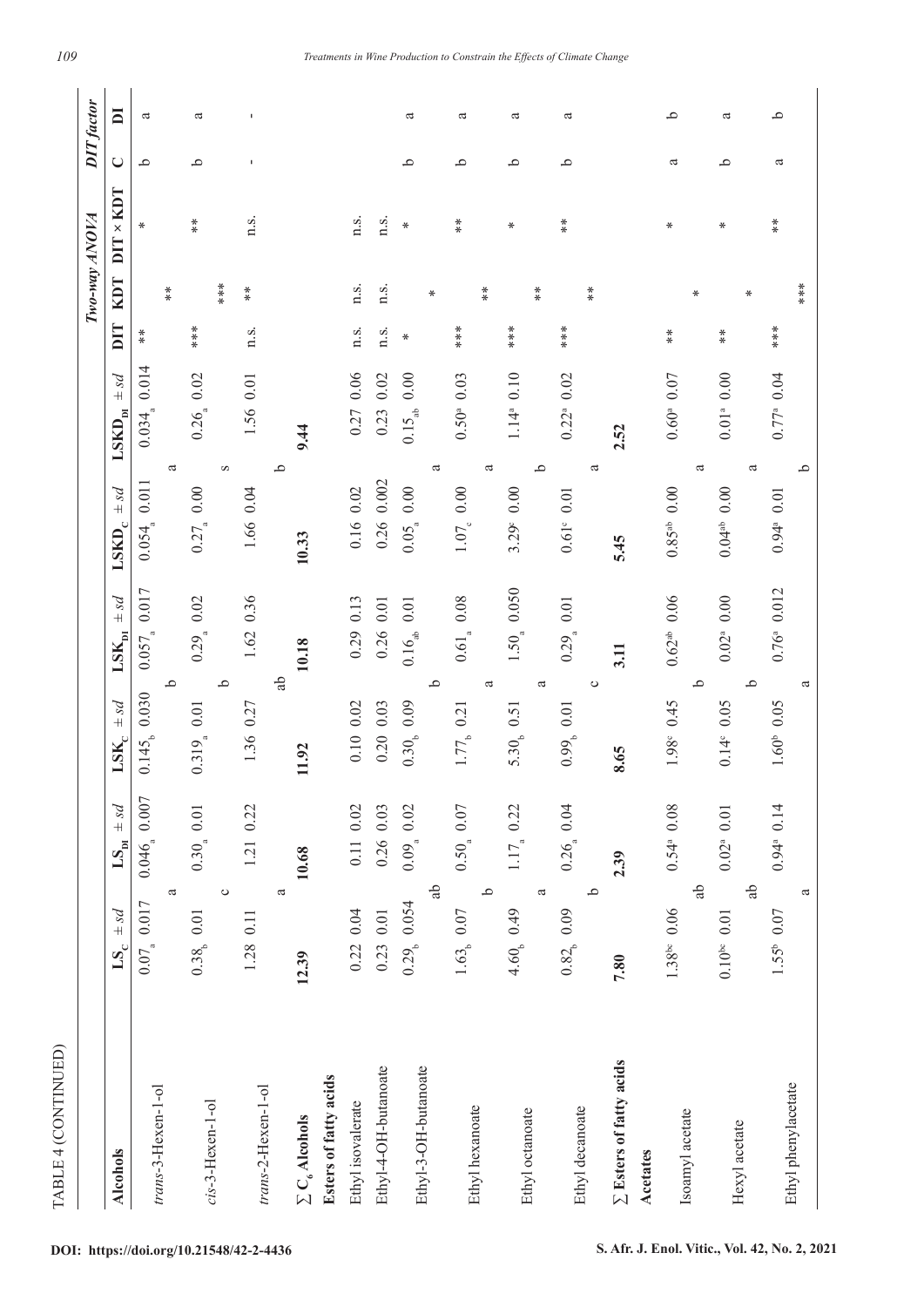| TABLE 4 (CONTINUED)            |                                          |                                              |                          |                                               |                               |                                  |        |                         |        |                         |
|--------------------------------|------------------------------------------|----------------------------------------------|--------------------------|-----------------------------------------------|-------------------------------|----------------------------------|--------|-------------------------|--------|-------------------------|
|                                |                                          |                                              |                          |                                               |                               |                                  |        | Two-way ANOVA           |        | DIT factor              |
| <b>Alcohols</b>                | ps4<br>$\mathbf{L}\mathbf{S}_\mathrm{c}$ | $ps +$<br>$\mathbf{L}\mathbf{S}_{\text{pi}}$ | ps4<br>$\mathbf{LSK}_c$  | ps4<br>$\mathbf{LSK}_{\mathbf{p} \mathbf{I}}$ | ps4<br>$\text{LSKD}_\text{c}$ | ps4<br>$\text{LSKD}_{\text{DI}}$ | DIT    | $DIT \times KDT$<br>KDT | $\cup$ | $\overline{\mathbf{a}}$ |
| $\Sigma$ Acetates              | 3.03                                     | 1.50                                         | 3.72                     | 1.40                                          | 1.82                          | 1.38                             |        |                         |        |                         |
| Volatile acids                 |                                          |                                              |                          |                                               |                               |                                  |        |                         |        |                         |
| 3-Hydroxybutanoic acid         | $0.02b$ 0.00                             | $0.01^{\mathrm{a}}$ 0.00                     | $0.02^b$ 0.00            | $0.01a$ 0.00                                  | $0.02ab$ 0.00                 | $0.01a$ 0.00                     | $*$    | n.s.<br>n.s.            | م      | a                       |
| Isobutyric acid                | $0.26$ 0.01                              | $0.25$ 0.09                                  | $0.07$<br>0.22           | 0.02<br>0.33                                  | $0.23$ 0.00                   | $0.06$<br>0.34                   | n.s.   | n.s.<br>n.s.            |        |                         |
| 3-Methylbutanoic acid          | $1.24$ 0.13                              | 1.40 0.35                                    | 1.18 0.28                | 0.02<br>1.79                                  | 1.48 0.01                     | 0.15<br>1.87                     | n.s.   | $*$<br>n.s.             | ದ      | ٩                       |
| Hexanoic acid                  | 27.01 <sup>b</sup> 1.11                  | 9.90 <sup>a</sup> 0.19                       | 30.04 1.64               | 0.16<br>$10.72_a$                             | 0.11<br>21.43                 | 0.29<br>$9.80^{4}$               | $***$  | $*$                     | ದ      | م                       |
|                                |                                          | م                                            | ದ                        |                                               |                               | ပ                                |        | ***                     |        |                         |
| trans-2-Hexenoic acid          | $0.19a$ 0.00                             | $0.20^{ab}$ 0.02                             | $0.16^a$ 0.02            | $0.01\,$<br>$0.25_{\rm bc}$                   | 0.18, 0.01                    | 0.29 <sub>e</sub> 0.018          | $***$  | $*$                     | ದ      | ٩                       |
|                                |                                          | a                                            | Ъ                        |                                               |                               | ٩                                |        | ⋇                       |        |                         |
| Octanoic acid                  | $13.43^{\circ}$ 0.50                     | 4.75 <sup>a</sup> 0.07                       | 15.75 <sup>d</sup> 1.071 | 4.96 0.03                                     | $10.62_{\tiny a}$ 0.06        | 0.28<br>$4.21$ <sub>a</sub>      | ****   | $* \ast$                | ٩      | ದ                       |
|                                |                                          | ٩                                            | $\circ$                  |                                               |                               | a                                |        | ***                     |        |                         |
| Decanoic acid                  | $2.19^{\circ}$ 0.02                      | $0.78^{\circ}$ 0.05                          | 2.63 <sup>d</sup> 0.119  | $0.784$ 0.02                                  | 1.73, 0.07                    | $0.64_{\tiny a}$ 0.01            | ***    | ***                     | م      | a                       |
|                                |                                          | م                                            | $\circ$                  |                                               |                               | a                                |        | ***                     |        |                         |
| Hydroxybenzoic acid            | $0.16^a$ 0.00                            | $0.15^a$ 0.01                                | $0.17ab$ 0.01            | $0.20b$ 0.01                                  | $0.18_{ab}$ 0.02              | $0.20b$ 0.01                     | ⋇      | ⋇                       | a      | ٩                       |
|                                |                                          | م                                            | ß                        |                                               |                               | ß                                |        | $*$                     |        |                         |
| Phenylacetic acid              | $1.05$ 0.03                              | 1.11 0.32                                    | 0.70 0.26                | 1.14 0.07                                     | $0.69$ 0.04                   | 1.17 0.07                        | ₩      | n.s.<br>n.s.            | a      | م                       |
| $\Sigma$ Volatile acids        | 45.54                                    | 18.56                                        | 50.88                    | 20.19                                         | 36.56                         | 18.53                            |        |                         |        |                         |
| Esters of other acids          |                                          |                                              |                          |                                               |                               |                                  |        |                         |        |                         |
| Ethyl lactate                  | 2.13 0.16                                | 1.80 0.61                                    | 0.41<br>2.11             | 2.08 0.14                                     | 1.94 0.02                     | 0.22<br>2.18                     | n.s.   | n.s.<br>n.s.            |        |                         |
| Diethyl succinate              | 8.72 0.31                                | 10.05 1.66                                   | 2.02<br>8.37             | 0.52<br>10.86                                 | 9.39 0.02                     | 0.09<br>11.53                    | $\ast$ | n.s.<br>n.s.            | a      | م                       |
| Ethyl succinate                | 117.89 6.46                              | 150.95 41.76                                 | 10.25<br>95.29           | 2.96<br>160.80                                | $1.02\,$<br>121.23            | 1.66<br>163.22                   | $*$    | n.s.<br>n.s.            | a      | ٩                       |
| Diethyl malate                 | 11.07 0.25                               | 11.58 3.61                                   | 2.23<br>11.81            | 0.49<br>14.48                                 | 12.37 0.10                    | 0.13<br>14.96                    | n.s.   | n.s.<br>n.s.            |        |                         |
| Ethyl phenyl lactate           | 0.56 0.01                                | 0.73 0.08                                    | $0.08\,$<br>0.73         | $0.00\,$<br>0.62                              | $0.64$ 0.03                   | $0.01\,$<br>0.63                 | n.s.   | 1.5<br>n.s.             |        |                         |
| Ethyl laurate                  | $0.63$ 0.02                              | $0.69$ 0.10                                  | $0.07$<br>0.55           | 0.00<br>0.73                                  | $0.01\,$<br>0.73              | 0.05<br>$0.62\,$                 | n.s.   | 1.5<br>n.s.             |        |                         |
| $\Sigma$ Esters of other acids | 141.00                                   | 175.80                                       | 118.87                   | 189.57                                        | 146.31                        | 193.15                           |        |                         |        |                         |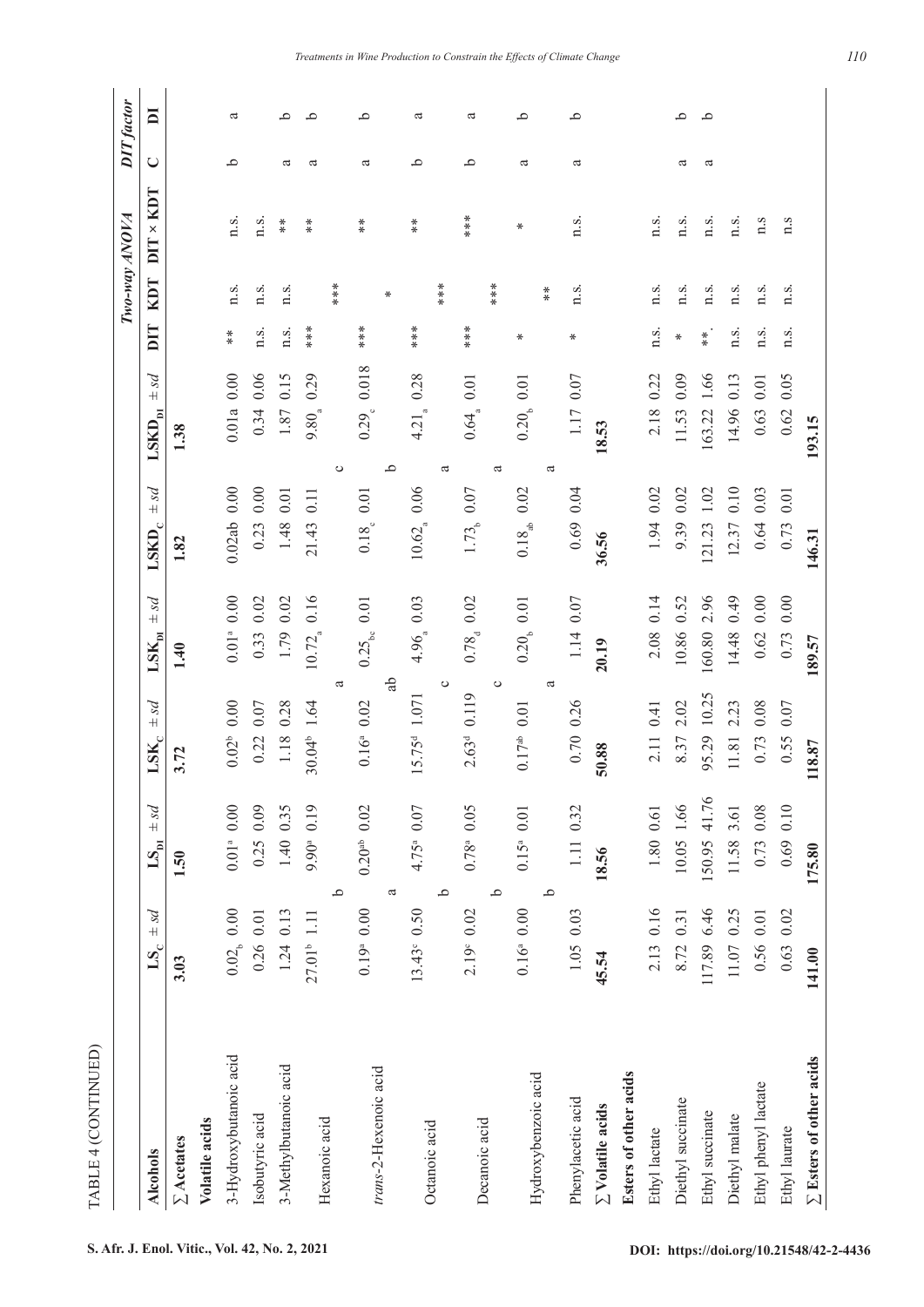|                                       |                                            |                                           |                                      |                                   |                                 |                                  |        |                      | Two-way ANOVA    |        | <b>DIT</b> factor       |
|---------------------------------------|--------------------------------------------|-------------------------------------------|--------------------------------------|-----------------------------------|---------------------------------|----------------------------------|--------|----------------------|------------------|--------|-------------------------|
| <b>Alcohols</b>                       | ps4<br>$\mathbf{L}\mathbf{S}_{\mathrm{C}}$ | ps4<br>$\mathbf{L}\mathbf{S}_{\text{pi}}$ | psd<br>$\mathbf{LSK}_\mathrm{C}$     | ps4<br>$\mathbf{LSK}_{\text{pi}}$ | ps4<br>$\text{LSKD}_\text{c}$   | ps4<br>$\text{LSKD}_{\text{DI}}$ | DIT    | <b>RDT</b>           | $DIT \times KDT$ | $\cup$ | $\overline{\mathbf{a}}$ |
| Lactones                              |                                            |                                           |                                      |                                   |                                 |                                  |        |                      |                  |        |                         |
| y-Butyrolactone                       | $0.29_{ab}$ 0.00                           | $0.34\ 0.00$                              | 0.18, 0.01                           | 0.36 <sub>a</sub> 0.04            | 0.25, 0.00                      | 0.36 <sub>a</sub> 0.00           | ***    | ₩                    | $*$              | a      | م                       |
|                                       | م<br>$0.20_{ab}$ 0.00                      | 0.24, 0.01                                | a<br>$0.16$ <sub>6</sub> 0.01        | $0.22a$ 0.008                     | $0.20_{\text{ab}}$ 0.00         | $0.21_{ab}$ 0.03<br>ಕ್ಲಿ         | ***    |                      | ⋇                | a      | م                       |
| y-Nonalactone                         | م                                          |                                           | ß                                    |                                   |                                 | Ъ                                |        | $\stackrel{*}{\ast}$ |                  |        |                         |
| Volatile phenols<br>$\Sigma$ Lactones | 0.49                                       | 0.58                                      | 0.35                                 | 0.58                              | 0.45                            | 0.57                             |        |                      |                  |        |                         |
|                                       | $0.23$ 0.03                                |                                           |                                      |                                   |                                 |                                  |        |                      |                  |        |                         |
| 2-Methoxy-4-vinylphenol               |                                            | $0.20$ 0.01                               | $0.08$ 0.02                          | 0.20 0.08                         | $0.21$ $0.02$                   | $0.20\ 0.00$                     | 1.5    | n.s.                 | n.s.             |        |                         |
| 4-Ethylphenol                         | a<br>$0.001_{a}$ 0.000                     | $0.019_{\rm d}$ 0.000                     | م<br>$0.001_{\tiny{\text{a}}} 0.000$ | $0.010_{\rm{bc}}$ 0.002           | ß<br>$0.007$ <sub>b</sub> 0.000 | $0.014e$ 0.003                   | ****   | ⋇                    | $\ast$ .         | ದ      | ٩                       |
| 4-Vinylphenol                         | 0.59 0.05                                  | 0.44 0.18                                 | 0.04<br>0.19                         | 0.12<br>0.54                      | 0.47 0.03                       | 0.15<br>0.51                     | n.s.   | n.s.                 | n.s.             |        |                         |
| $\Sigma$ Volatile phenols             | 0.83                                       | 0.66                                      | 0.27                                 | 0.75                              | 0.69                            | 0.73                             |        |                      |                  |        |                         |
| Miscellaneous                         |                                            |                                           |                                      |                                   |                                 |                                  |        |                      |                  |        |                         |
| N-(3-Methyl-butyl)acetamide           | $0.35$ 0.03                                | $0.24$ 0.08                               | $0.44$ 0.21                          | 0.12<br>0.31                      | $0.26$ 0.01                     | 0.04<br>0.25                     | n.s.   | n.s.                 | n.s.             |        |                         |
| N-(2-Phenyl)acetamide                 | $0.73_{ab}$ 0.01                           | $0.94_{\rm bc}$ 0.10                      | $0.06$<br>0.44                       | 0.19<br>$1.33_{d}$                | $0.42_{\circ}$ 0.05             | 0.12<br>$1.40_{d}$               | ***    | n.s.                 | $***$            | ದ      | م                       |
| Acetamidoethyl acetate                | $0.10_{ab}$ 0.00                           | $0.16_{_8}$ 0.03                          | $0.07$ <sub>b</sub> $0.02$           | 0.03<br>$0.18^{0.000}$            | $0.12_{\rm ab}$ 0.00            | $0.02\,$<br>$0.17_{\tiny a}$     | ⋇      | n.s.                 | ⋇                | م      | a                       |
| 2,3-Butandiol                         | $0.12_{ab}$ 0.035                          | 0.09 <sub>b</sub> 0.016                   | 0.009<br>0.09 <sub>b</sub>           | 0.10<br>0.23                      | $0.17ab$ 0.00                   | $0.07$<br>$0.25_a$               | ⋇      | n.s.                 | n.s.             | ದ      | م                       |
| Ethyl 4-OH-3-methoxybenzoate          | $0.41_{ab}$ 0.001                          | $0.48_{\rm ab}$ 0.078                     | 0.034<br>$0.54^{+}$                  | 0.035<br>$0.39_{ab}$              | $0.47_{ab}$ 0.022               | 0.007<br>$0.35_a$                | ⋇      | n.s.                 | $*$              | ದ      | م                       |
| 4-OH-3-methoxy-2-butanone             | 0.60 0.05                                  | $0.74$ 0.14                               | 0.21<br>0.47                         | 0.06<br>0.72                      | 0.84 0.05                       | $0.80$ $0.02$                    | n.s.   | n.s.                 | n.s.             |        |                         |
| 4-OH-benzeneethanol                   | $20.83_{ab}$ 1.81                          | $20.21_{ab}$ 3.82                         | 2.19<br>$12.75^{12.75}$              | 5.207<br>$28.22_{ab}$             | $28.60_{ab}$ 2.40               | 29.95, 6.36                      | n.s.   | ⋇                    | ₩                |        |                         |
|                                       | a                                          |                                           | ದ                                    |                                   | م                               |                                  |        |                      |                  |        |                         |
| 1H-Indol-3-ethanol acetate            | $0.39_{ab}$ 0.15                           | $0.51_{\tiny a}$ 0.01                     | 0.07, 0.02                           | 0.58, 0.01                        | $0.30_{ab}$ 0.03                | 0.20<br>$0.59^{4}$               | $\ast$ | n.s.                 | ⋇                | ದ      | م                       |
| $\Sigma$ Miscellaneous                | 23.52                                      | 23.38                                     | 14.87                                | 32.02                             | 31.15                           | 33.76                            |        |                      |                  |        |                         |

TABLE 4 (CONTINUED) TABLE 4 (CONTINUED)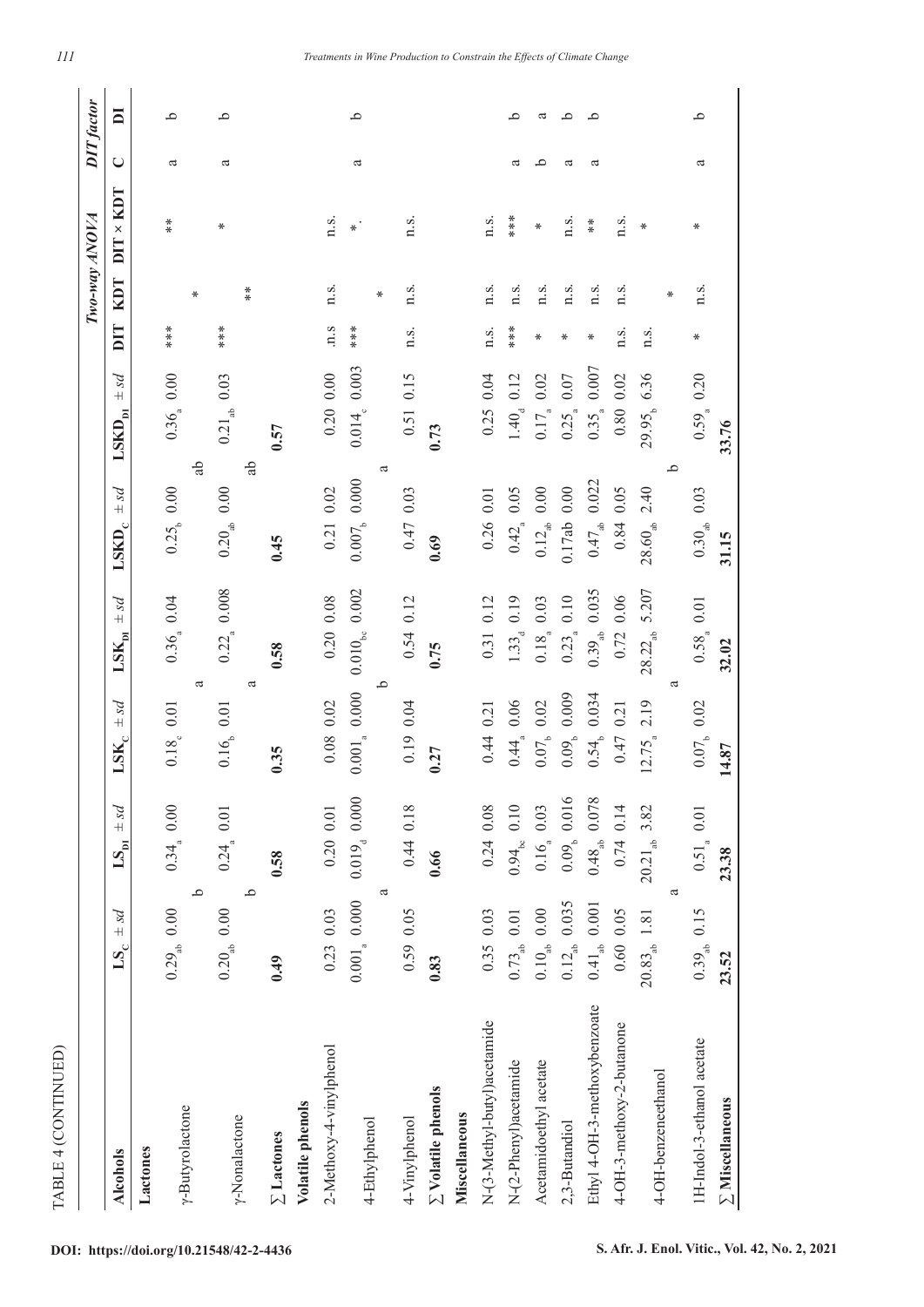

#### **FIGURE 2**

Radar graphs of sensory analysis (A, LSC vs. LSDI; B, LSKC vs. LSKDI; C, LSKDC vs. LSKDDI). LSC, Lambrusco Salamino control; LSKC, Lambrusco Salamino with kaolin; LSKDC, Lambrusco Salamino with kaolin and defoliation; LSDI, Lambrusco Salamino control collected and macerated in dry ice; LSKDI, Lambrusco Salamino with kaolin collected and macerated in dry ice; LSKDDI Lambrusco Salamino with kaolin and defoliation collected and macerated in dry ice.

however, seem to be further scope for the modulation of the sensory qualities of the wine by acting on certain factors such as temperature and time, as well as the use of standardised protocols for the partial preventive inoculation of selected and recommended yeast strains in cold maceration.

Finally, future research work should include the design and implementation of appropriate policies on adaptation measures with regard to the protection or recalibration of origin regimes. In this context, the typicality of wines and the terroir in which grapes are grown, as well as other local peculiarities, could be enhanced. This implies working on product innovation, or rather on its reinterpretation, with an eye to the production, for example, of low-alcohol wines with a content similar to that of beer. To this end, the methods of communication among scientific researchers, stakeholders and consumers should be improved for the purpose of

strengthening the capacity framework and transfer of knowledge to the wine sector, as well as increasing consumer acceptance of all the necessary changes.

#### LITERATURE CITED

Baumes, R., 1998. Les constituants volatils du stade fermentaire. In: Flanzy, C. (ed). Oenologie – Fondements scientifiques et technologiques. Lavoisier Tec & Doc, Paris. pp. 193 – 201.

Bayonove, C., 1999. Arome. In: Flanzy, C. (ed) Oenologie – Fondements scientifiques et tecnologiques. Lavoisier Tec & Doc, Paris. pp. 165 - 180.

Bernardo, S., Dinis. L.T., Machado, N. & Moutinho-Pereira, J., 2018. Grapevine abiotic stress assessment and search for sustainable adaptation strategies in Mediterranean-like climates. A review. Agron. Sustain. Dev. 38(6), 66-86.

Cai J., Zhu, B.Q., Wang, Y.H., Lu, L., Lan, Y.B., Reeves, M.J. & Duan, C.Q., 2014. Influence of pre-fermentation cold maceration treatment on aroma compounds of Cabernet Sauvignon wines fermented in different industrial scale fermenters. Food Chem. 154, 217-229.

Carrau, F.M., Medina, K., Farina, L., Boido, E., Henschke, P.A. & Dellacassa, E., 2008. Production of fermentation aroma compounds by *Saccharomyces cerevisiae* wine yeasts: Effects of yeast assimilable nitrogen on two model strains. FEMS Yeast Res. 8(7), 1196-1207.

Carillo, M., Formato, A., Fabiani, A., Scaglione, G. & Pucillo, G.P., 2011. An inertizing and cooling process for grapes cryomaceration. Electron. J. Biotechnol. 14(6), 1-8.

CIE, 1976. International Commission on illumination. Colourimetry: Official recommendation of the international commission on illumination. Bureau Central de la CIE Publication CIE No. (E-1.31), Paris, France.

Conde, A., Pimentel, D., Neves, A., Dinis, L.T., Bernardo, S., Correia, C.M. & Moutinho-Pereira, J., 2016. Kaolin foliar application has a stimulatory effect on phenylpropanoid and flavonoid pathways in grape berries. Front. Plant. Sci. 7, 1150-1164.

Coniberti, A., Ferrari, V., Dellacassa, E., Boido. E., Carrau, F., Gepp, V. & Disegna, E., 2013. Kaolin over sun-exposed fruit affects berry temperature, must composition and wine sensory attributes of Sauvignon blanc. Eur. J. Agron. 50, 75-81.

Couasnon, M., 1999. Une nouvelle technique, la maceration prefermentaire a froid. Extraction a la neige carbonique. 2e. partie : la technologie de la neige carbonique. Revue des oenologues et des techniques vitivinicoles et oenologiques: magazine trimestriel d'information professionnelle 93, 28- 32.

De Orduna, R., 2010. Climate change associated effects on grape and wine quality and production. Food Res. Int. 43(7), 1844-1855.

EC (European Commission), 2009. Commission Regulation (EC) No. 606/2009 of 10 July 2009 laying down certain detailed rules for implementing Council Regulation (EC) No 479/2008 as regards the categories of grapevine products, oenological practices and the applicable restrictions. OJEU. L 193, N° 52 (2009).

EU Official Gazette. L 272, Luxembourg, Oct 3, 1990.

Franco, M., Peinado, R.A., Medina, M. & Moreno, J., 2004. Off-vine grape drying effect on volatile compounds and aromatic series in must from Pedro Ximénez grape variety. J. Agric. Food Chem. 52(12), 3905-3910.

Friedel, M., Stoll, M., Patz, C.D., Will, F. & Dietrich, H., 2015. Impact of light exposure on fruit composition of white 'Riesling' grape berries (*Vitis vinifera* L.). Vitis 54(3), 107-116.

Glories, I., 1984. La Couleur des Vins Rouges. 2° Partie. Mesure Origine et Interpretation. Connaiss. Vigne Vin 18(4), 253-271.